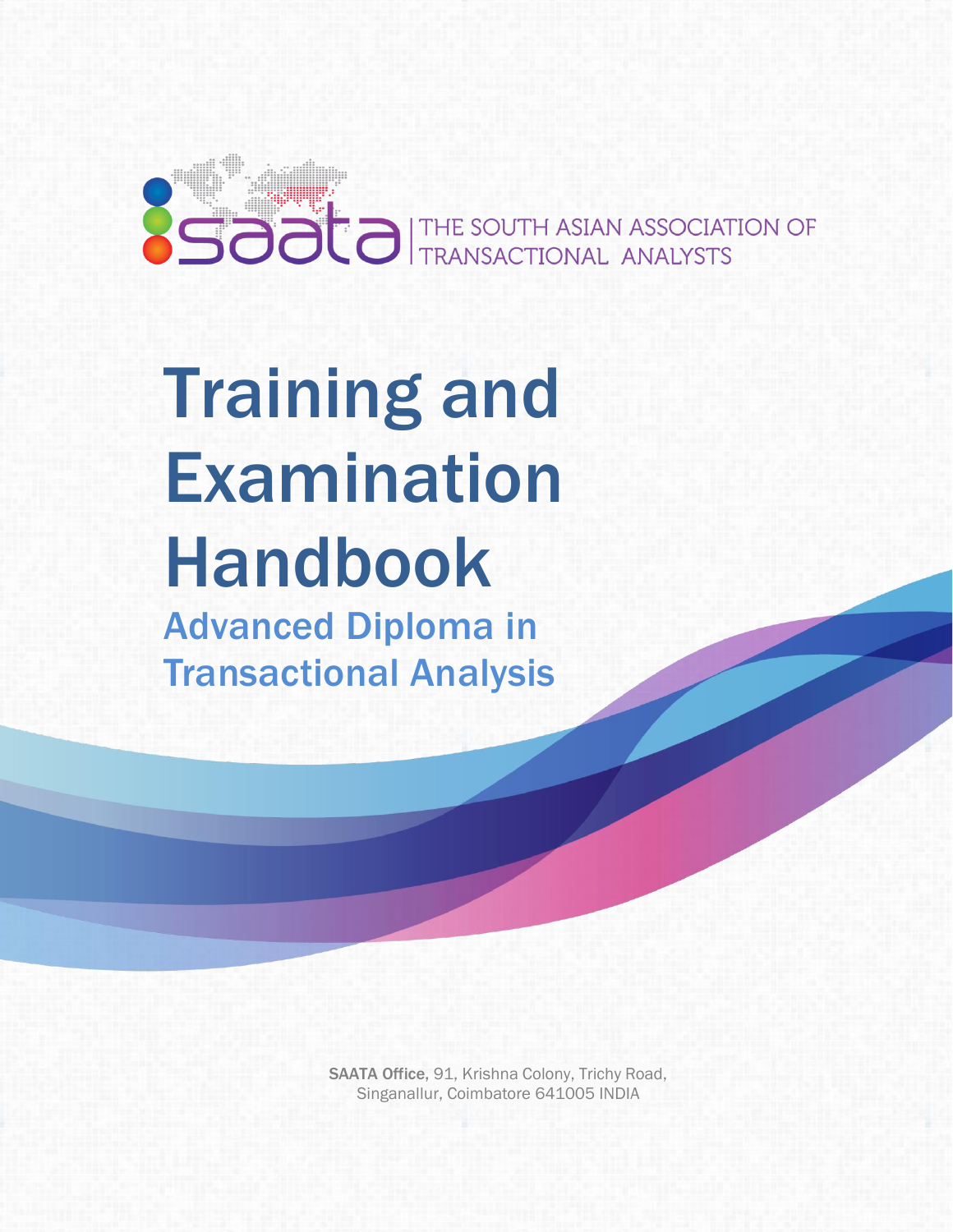### SAATA Advanced Diploma in Transactional Analysis

#### **Introduction**

In the South Asian region professional training and certification in Transactional Analysis has been in line with the international processes, where the first level of certification in a specific field of application (counselling, education, organisational, psychotherapy) is Certified Transactional Analyst (CTA) and usually takes 4 or 5 years to complete. In order to provide milestones along this journey and also to cater to those looking for shorter training and certification, SAATA provides two intermediate certifications. They are:

**Diploma in Transactional Analysis** (For application of Transactional Analysis to self in personal and professional contexts)

Advanced Diploma in Transactional Analysis (For application of Transactional Analysis to clients in the chosen field of application)

These intermediate certifications could be an end in themselves for those who are looking for knowledge and skills for use in personal and professional contexts. They will also provide consolidation, evaluation, affirmation and motivation on the journey towards CTA which certifies for professional application in the chosen field.

The trainees may have

- diverse backgrounds and varying degrees of prior exposure to self and professional development and to Transactional Analysis
- different identities and goals, as they may be working towards Diploma, Advanced Diploma and/or CTA

Therefore the groups may have changing memberships, particularly at more advanced levels of training. The design of the programmes has been made keeping these factors in mind.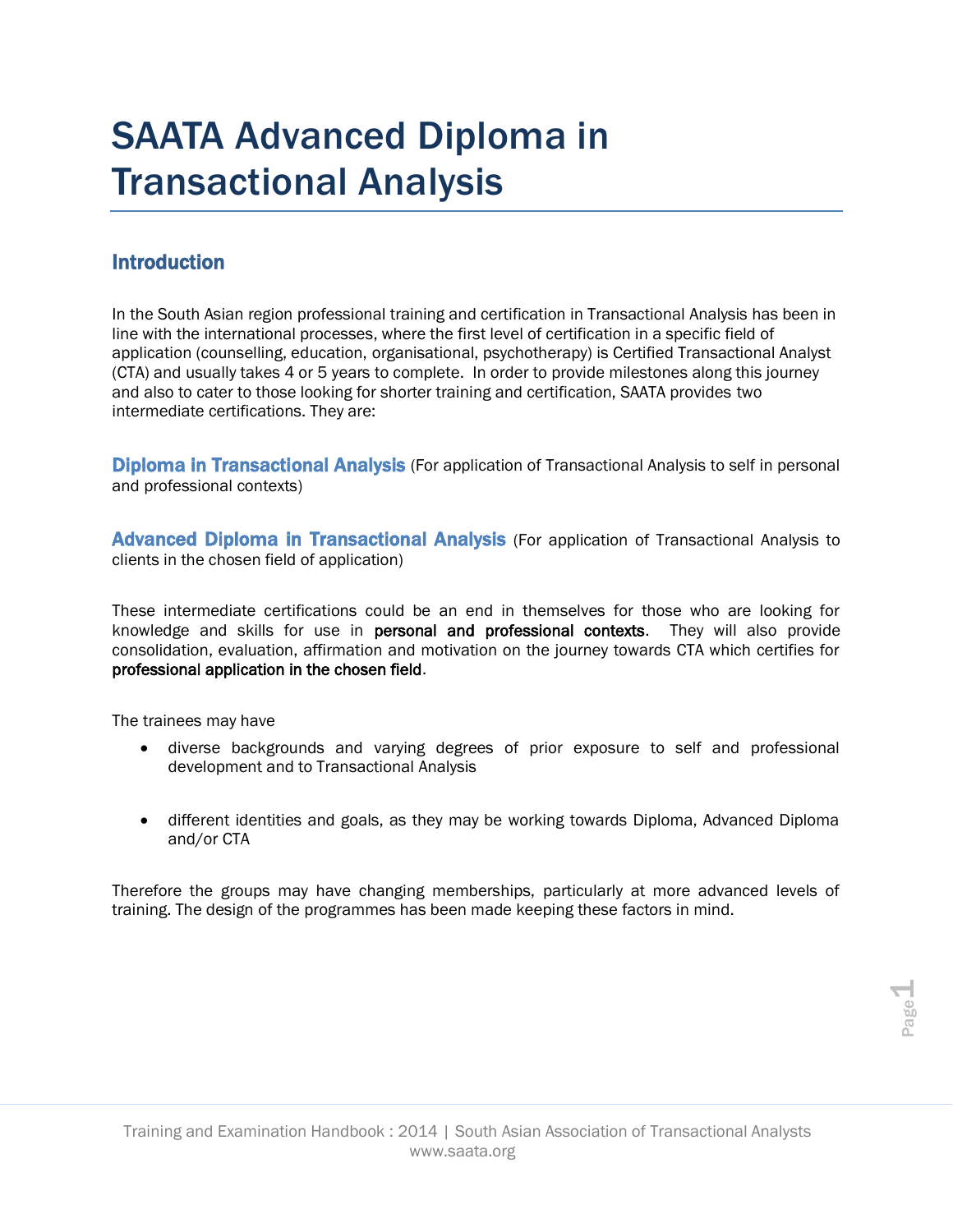#### Objectives of the Advanced Diploma

- To provide for experiential learning, understanding and application of Transactional Analysis to clients and client systems.
- To encourage application of the understanding to self, with reference to the interpersonal space with the client / client systems.
- To foster an attitude of professionalism, quality and ethical practice to the application of Transactional Analysis
- To develop the ability to select appropriate theoretical frameworks and apply them to client situations, including diagnosis and interventions.
- To promote the individual's problem solving skills and develop the ability to approach complex issues from a variety of perspectives
- To foster a commitment to ongoing study that will include current developments
- To assist in the development of independent learning skills to enable trainees to approach new issues and topics with confidence
- To facilitate an understanding and working within the field of specialisation and boundaries of the fields and levels of certification
- To increase the depth and breadth of understanding core Transactional Analysis concepts with a focus on the field of specialisation
- To train in skills of listening, rapport building, contracting, diagnosis and treatment/intervention planning
- To develop the ability to evaluate, compare and critique theoretical frameworks in order to draw upon and choose from a wide range of potential interventions
- To apply the knowledge and skills in the field of specialisation under supervision
- To increase cultural awareness and the ability to perceive the area of specialisation in a broader perspective
- To further personal awareness, growth and change

#### For those continuing to the CTA level of qualification

- Undertake a substantial piece of independent work
- Present this in writing, including demonstrating a high level of self and client analysis
- Produce evidence of a range of interventions in which clients achieve greater autonomy through the application of Transactional Analysis
- Develop the ability to discuss theory and application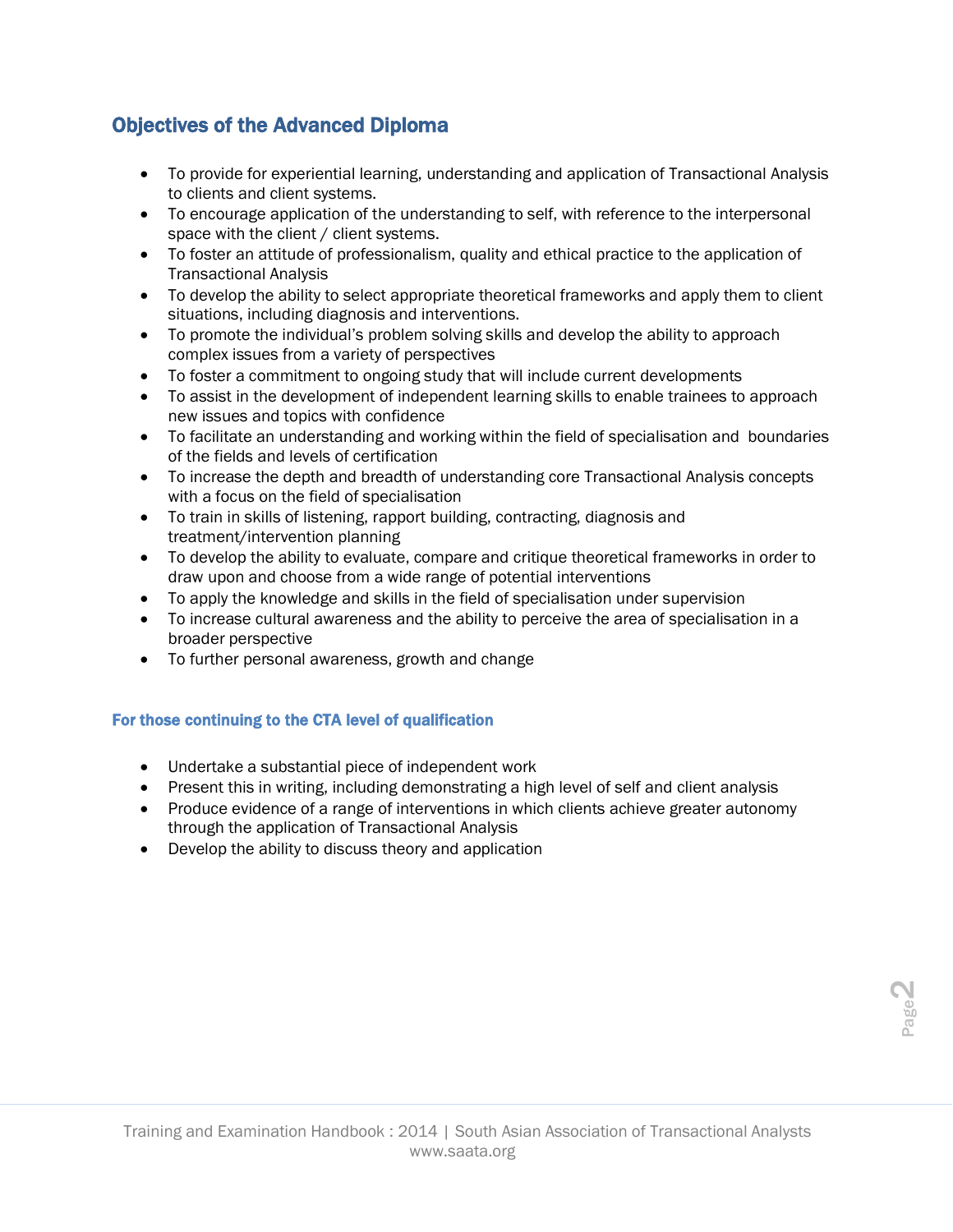### **Requirements**

|                                                              | Diploma                                                                                                                                       | <b>Advanced Diploma</b>                                                                                                                                    | <b>CTA</b>                                                                                                     | <b>Remarks</b>                                                                                                |
|--------------------------------------------------------------|-----------------------------------------------------------------------------------------------------------------------------------------------|------------------------------------------------------------------------------------------------------------------------------------------------------------|----------------------------------------------------------------------------------------------------------------|---------------------------------------------------------------------------------------------------------------|
|                                                              |                                                                                                                                               | (Hours in addition to<br>those required for<br>diploma)                                                                                                    | (Total as specified<br>by ITAA) Hours<br>inclusive of those<br>required for diploma<br>and advanced<br>diploma |                                                                                                               |
| Training hours                                               | 120 (must be<br>TA)                                                                                                                           | 300 (must be TA)                                                                                                                                           | 600 (300 must be<br>TA)                                                                                        | Theoretical inputs,<br>practical<br>demonstrations,<br>skills training,<br>discussions, etc.                  |
| Supervision<br>hours                                         | 8 of which 5<br>must be with<br>their primary<br>supervisor                                                                                   | 100 supervision hours<br>out of which at least<br>50 must be with a<br>TSTA or PTSTA and 30<br>must be with their<br>primary supervisor                    | 150 (75 must be TA-<br>based; 40 must be<br>with primary<br>supervisor)                                        | Includes active<br>presentation<br>individually or in<br>groups for feedback,<br>confrontation,<br>discussion |
| Application<br>hours                                         | On self and<br>interpersonal<br>interactions (no<br>specified hours -<br>appropriateness<br>to be assessed<br>by their primary<br>supervisor) | 350 (in TA)<br>Application to client /<br>client systems (in<br>chosen field of<br>speclalisation                                                          | 750 (500 in TA)                                                                                                | client contact in field<br>of specialisation                                                                  |
| Additional<br>hours (TA or<br>nonTA)                         | 72 as agreed<br>with their<br>primary<br>supervisor                                                                                           | 250 as agreed with<br>their primary<br>supervisor                                                                                                          | 500 as agreed with<br>their primary<br>supervisor                                                              | Inclusive of personal<br>psychotherapy                                                                        |
| <b>Total hours</b>                                           | 200                                                                                                                                           | 1000                                                                                                                                                       | 2000                                                                                                           |                                                                                                               |
| <b>Written Exam</b><br>to be<br>submitted to<br><b>SAATA</b> | Written exam as<br>specified in the<br>SAATA Diploma<br>Training &<br>Examination<br>Handbook                                                 | Written and oral exam<br>as specified in the<br>ITAA Training &<br>Examination<br>Handbook (With<br>changes as in SAATA<br>Advance Diploma T&E<br>Handbook | Written and oral<br>exam as specified in<br>the ITAA Training &<br>Examination<br>Handbook                     | Details described<br>below                                                                                    |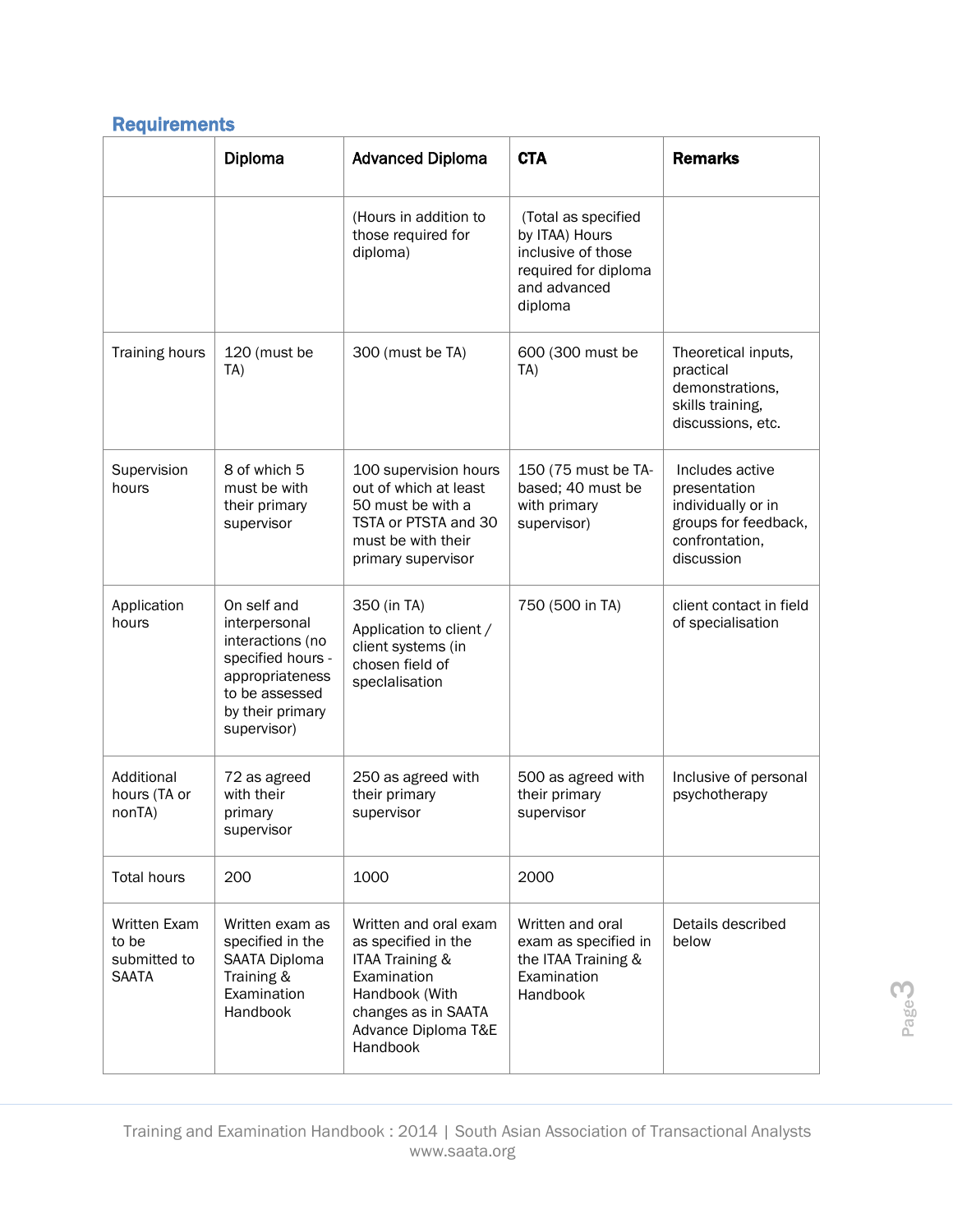#### Significance & purpose of defining Core Competencies

- Aligning it to a standardised level of certification offered
- The core competencies formulated for each field will guide trainers, trainees and examiners in following the required training curriculum.
- To use language and terms that will be understandable by trainees, trainers of the SAATA region
- To articulate the knowledge, attitudes and skills expected from a practitioner in that field, at the level of the SAATA adv diploma holder.
- Aligning it to the context of SAATA countries

#### 1. Brief description of each field

The theory and practice of TA is applied in four different areas – called the fields of specialization. It is possible to undertake training and certification in each of these fields. The four fields are counselling, education, organizations and psychotherapy.

- The counselling field of specialization: TA counselling is a professional activity within a contractual relationship. The counselling process enables clients or client systems to develop awareness, options and skills for problem management and personal development in daily life through the enhancement of their strengths, resources and functioning. Its aim is to increase autonomy in relation to their social, professional and cultural environment.
- The education field of specialization is for people who work in the area of learning and study in pre-school, school and university contexts. It is also concerned with the support of child, adolescent and adult learners within the family, the institution or society. The work may be applied to the development of teaching teams and institutions. The aim is to further personal and professional growth, both scholastic and social.
- The organizations field of specialization is for practitioners who work in or for organizations, taking into account organizational frames of reference and contexts as well as the organization's development. The aim is the development, growth and increased effectiveness of people working within organizations.
- The psychotherapy field of specialization is for practitioners who aim to facilitate the client's capacity for self-actualization, healing and change. The psychotherapeutic process enables the client to recognize and change archaic, self-limiting patterns 'to deal with the pain of the past in the present so that they are free to live their lives in the future'. The aim is for clients to understand themselves and their relationships and create options to live their lives in an aware, creative and spontaneous way.

#### 2. General core competencies, common to all four fields

**Example 2018** Transactional Analysis in the SAATA<br> **Example 2019** Transactional Analysis in the SAATA<br> **Repared Requirements:**<br>
• A TA practitioner will demonstrate the following abilities<br>
Training and Examination Handbo Irrespective of the field of application, the general core competencies articulate the knowledge, attitudes and skills that are expected from practitioners of Transactional Analysis in the SAATA region.

#### General Requirements:

• A TA practitioner will demonstrate the following abilities

Training and Examination Handbook : 2014 | South Asian Association of Transactional Analysts www.saata.org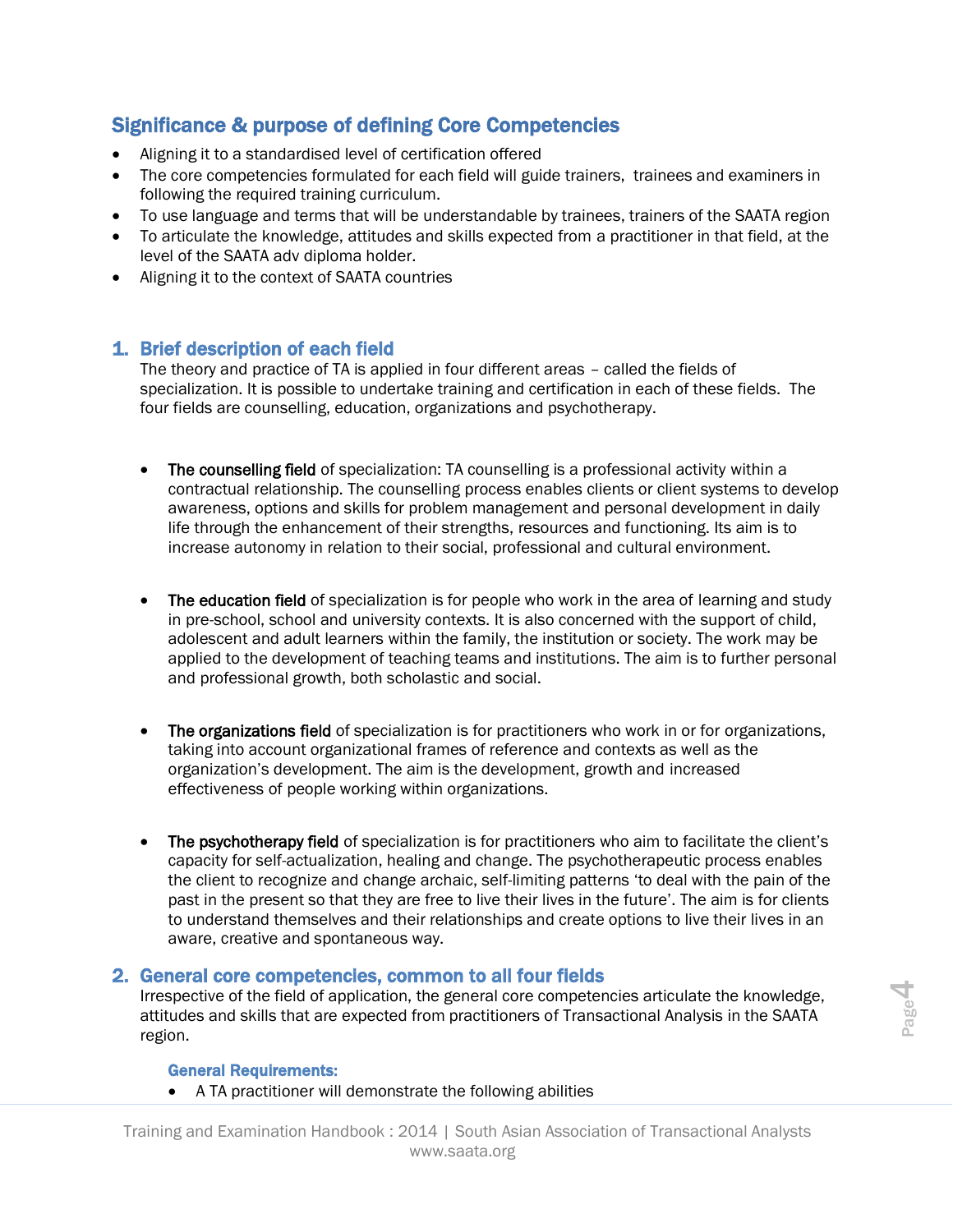- Understanding of TA theory and its application to the field (Psychotherapy / Counselling / Education / Organisation) with individuals and with couples, families, groups and organisations, as appropriate.
- Knowledge of the ITAA (SAATA) Code of Ethics and demonstrate ethical and professional competence in practice, including working within the legal requirements governing the field, in the region of practice.
- Capacity to assess the client / client system and make an informed decision about accepting to work with client / client systems. This also includes having the competency and an up-to-date knowledge of field specific theories and processes. Recognise personal limitations and the limitations of the field-specific practice in the context of the autonomy of client / client systems involved.
- Ability to locate TA within the wider field of the specialisation.
- Awareness of the significance and implications of cultural and social diversity and difference within and outside the consulting practice and context.
- Awareness of the significance and implications of the SAATA exam process with reference to the ITAA exam process.

#### Personal attributes

- Demonstrate a commitment to the philosophy of TA in such qualities as a belief in the capacity of the individual to take responsibility for him/herself, understanding an individual's ways of being, and responding to an individual's ability to grow and change.
- Have a willingness to think ethically and be available for ethically intimate contact, including the practice of appropriate self-disclosure.
- Demonstrate a commitment to ongoing personal and professional development, specifically the development of autonomy, including the capacity for awareness, spontaneity, and intimacy such that interventions are free of any pathological script elements.
- Use intuition and creativity in response to the situation.
- Show understanding of strengths and limitations of personal resources.
- Have the ability to seek help appropriately and use it effectively.
- Demonstrate the capacity for self-reflection.

#### TA theory:

- Articulate an understanding of the theory of TA and its application in practice in their respective fields, as described in the major TA texts, including structural analysis, TA proper, game, racket and script analysis and child development.
- Describe the application of aspects of all the major approaches to TA and demonstrate knowledge of recent developments, including the similarities and differences between these approaches.
- Demonstrate an understanding of TA theories of group process.
- Make interventions, which can be explained according to TA theory and practice.  $\frac{1}{15}$

#### 3. Field Specific Core Competencies

The core competencies formulated for each field will guide trainers in devising their specialist training curricula.

The core competencies formulated for each field will guide trainers in devising their specialist<br>training curricula.<br>The term 'core competencies' is a description of inter-disciplinary and work-specific knowledge,<br>attitude The term '*core competencies*' is a description of inter-disciplinary and work-specific knowledge, attitudes, skills, and values required to address the needs of the client and client systems.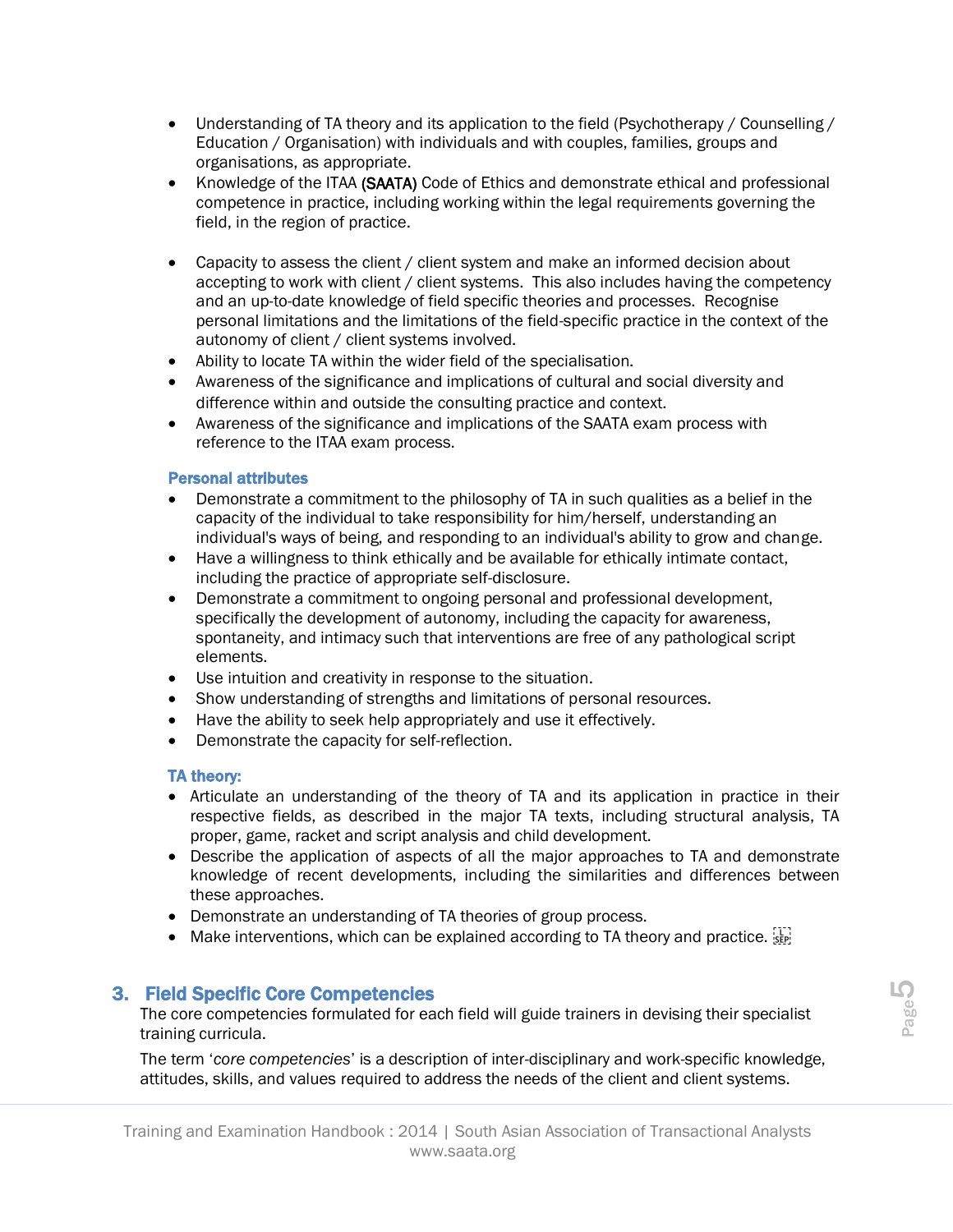The term '*client system'* refers to the client's context and the various groups and sub-groups of which the client is part (e.g., the family, extended family, work group, cultural/religious group, etc.).

#### Counselling Core Competencies

#### Application of TA Counselling

TA counseling can be broadly used for primary counseling and/or complementary counselling. It can also be used for life coaching. TA counselling is an approach which works with the resources of an individual to manage and cope with their current issues and the focus is on the management of issues. It works with the Integrating Adult of the client.

Primary Counseling: Primary counselling may be done by professional counselors who are practicing therapeutic counselling in private practice, counselling centers, voluntary, nonprofit and profitoriented organizations, etc. It can be also used for life coaching, behavioral coaching ,executive coaching.

#### Complementary Counseling

Complementary counselling is the use of counselling skills as a sub-task in various psycho-social and socio-educational professions, as well as in other social, psychological, medical, legal and economic occupations.

#### Counselling Competencies

The three basic competencies in counselling are: self-competency, social competency and technical competency.

#### Self-Competency

The ability to be aware of oneself and one's response to various triggers and manage the experience in the here and now.

#### Social Competency

The ability to manage individuals and groups in the here and now by collaboration, minimizing conflicts and focusing on the group proceeding to achieve their stated goal.

#### Technical Competency

To understand TA theory and have the ability to use it for diagnosis and for planning strategy to achieve the contract.

#### There are also ten specific counselling competencies

#### 1. Knows and understands the Field of Application:

- Has a clear understanding in their role of counselling in the given context.
- Understands group dynamics and client systems.
- Has a commitment to learning and connecting socio cultural influences in the context.

#### 2. Assessment:

- Is able to diagnose and plan for development and change in the client system.
- Is aware of the legal basis for contracts in the region.
- Has awareness of their own strengths and limitations as a TA counsellor.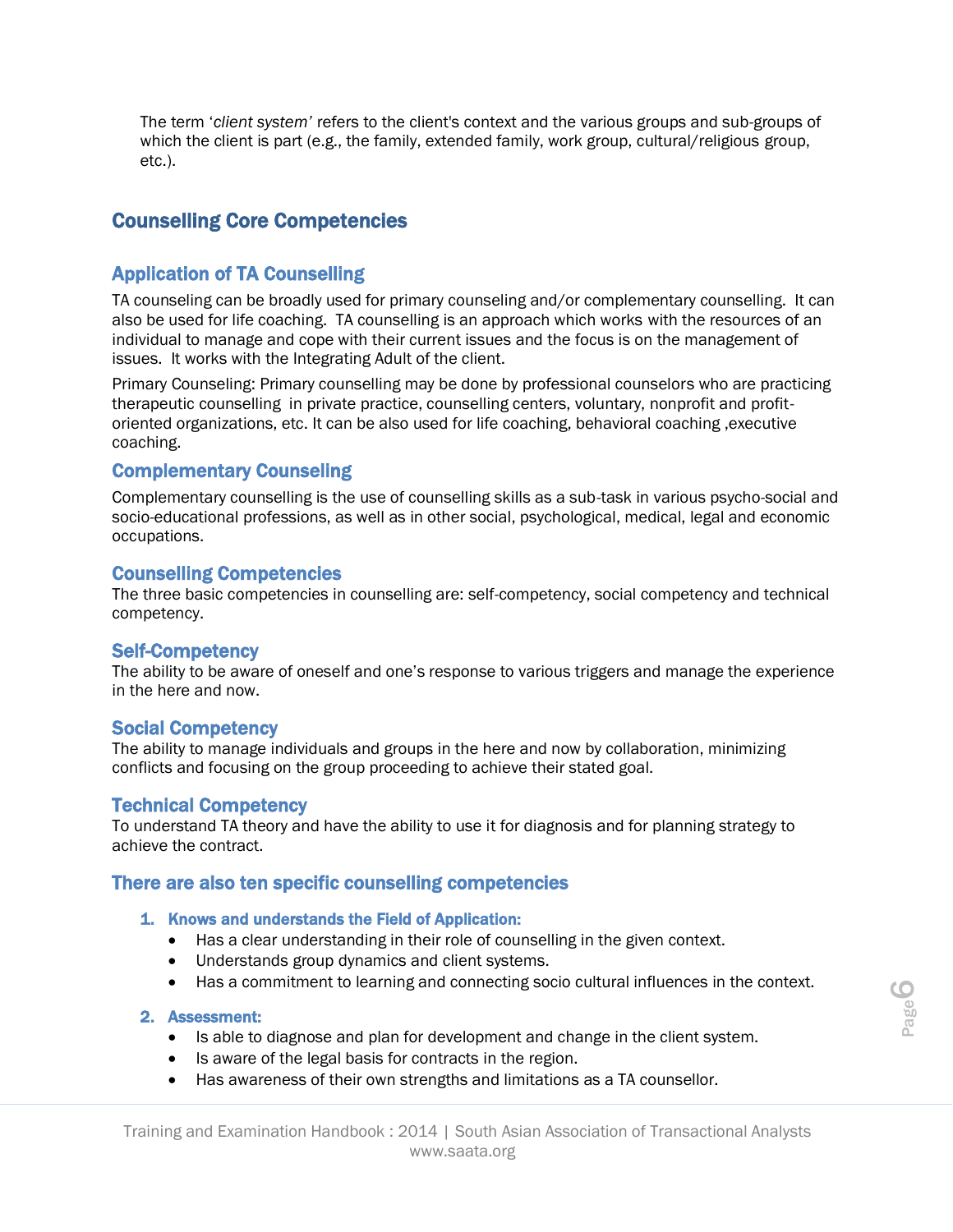#### 3. Formulating and Presenting the Counselling Concept:

- Has the ability to present the counselling issue through TA concepts
- Is able to make comparisons from various other psychological approaches
- Is aware when the TA approach is limiting and when it is enabling.

#### 4. Establishing and Maintaining the Counselling Relationship:

- Knows and applies SAATA principles of professional ethics.
- Is aware of his/her own frame of reference.
- Is open and transparent in his/her relationship with clients.
- Endeavors to adhere to the TA philosophy of Okayness
- Is able to contain one's own thoughts, feelings and behavior in relation to the client's current reality.

#### 5. Analyzing the Counselling Situation:

- Predominantly uses behavioural, social and historical diagnosis to gather data and record case history.
- Uses TA concepts to understand and diagnose the counselling situation or issue.
- Has the ability to define the problem using a positive, hopeful definition to enable the client to look ahead.
- Is sensitive and aware of the socio cultural influences and impact on the counselor, the client and the client system.

#### 6. Working with Counselling Contracts:

- Has the ability to make clear TA contracts.
- Has the ability to make different contracts for different settings.

#### 7. Planning and Making Interventions:

- Applies TA theory in planning interventions
- Uses TA tools for assessment on changes
- Works primarily with the Adult ego state keeping in contact with the Parent and Child.

#### 8. Focusing on Resources:

- Promotes and highlights the resources that are available to the client.
- Is in contact with other support institutions, if required, for recommendation.

#### 9. Dealing with Crisis:

- Is aware of the national requirements in terms of serious crisis like violence, assault and suicide.
- Makes efficient contracts with clients so that they are able to behave responsibly in case they feel the need to harm self or others.

#### 10. Monitoring Quality and Professional Development:

- Takes regular supervision from peers and supervisors to develop professional expertise.
- Will take psychological support when in crisis.
- Is aware of his or her personal role as a TA counselor in society.
- Is up to date with current psychological trends and developments.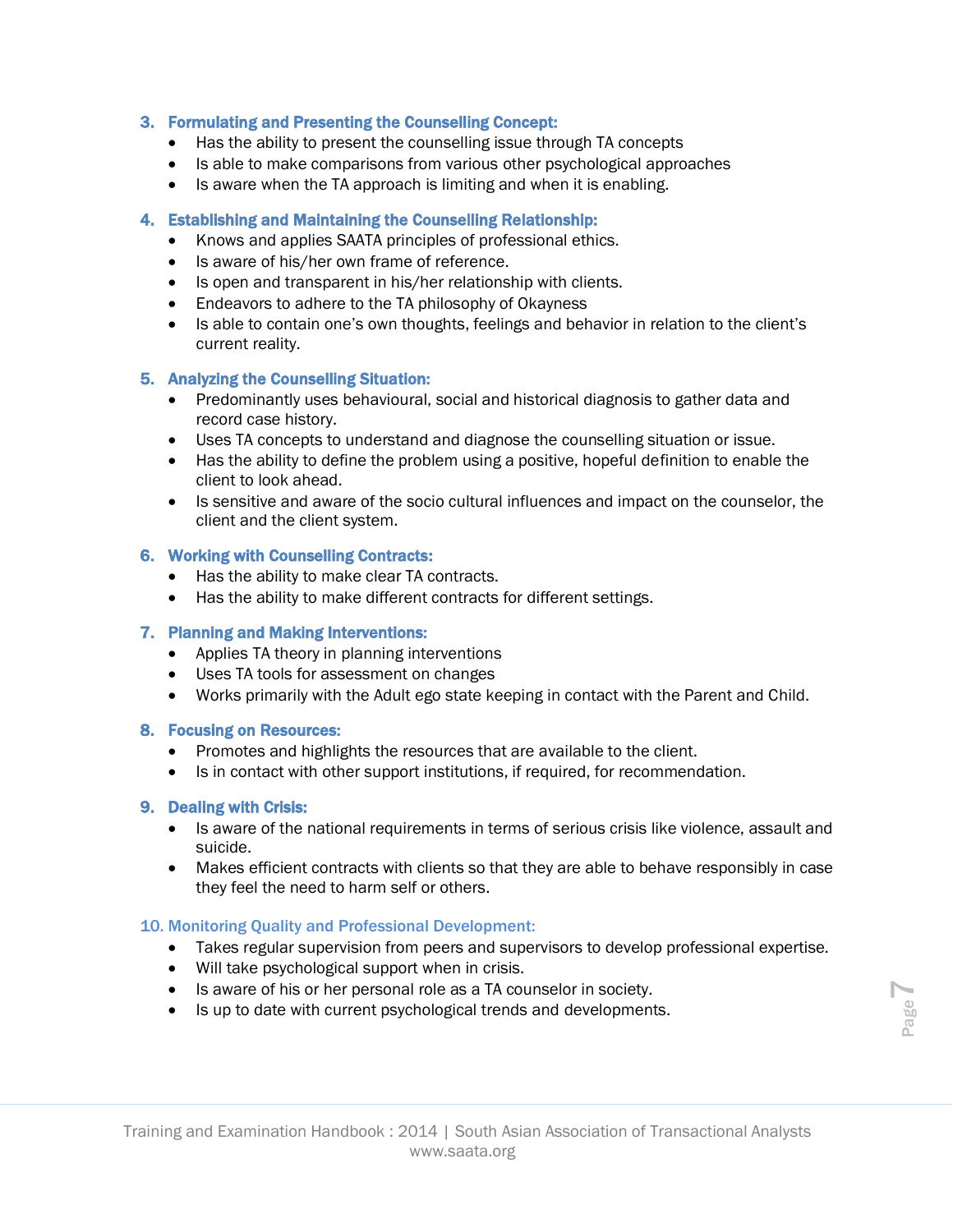#### Education core competencies

A Transactional Analysis educator will demonstrate the ability to

#### 1. General requirements

- Understand TA theory and its application to education with individuals and groups as appropriate.
- Assess the client / student and make an informed decision about taking up him/her/them, including up-to-date knowledge of other educational theories and processes.
- Know the ITAA Code of Ethics and demonstrate ethical and professional competence in practice, including working within the legal requirements governing education in their part of the world.
- Demonstrate the ability to locate TA within the wider field of education.
- Have an awareness of the significance and implications of cultural and social diversity and differences within and outside the educational practice.

#### 2. Educator/Learner relationship

- Manifest a respectful attitude towards self and others.
- Demonstrate an understanding of the uniqueness and importance of the teacher /student relationship in bringing about learning.
- Demonstrate sensitivity and understanding of the learners, their potentials and scripts, as well as ability to communicate this understanding to them so that the client feels understood.
- Exhibit a capacity to understand another person's frame of reference without losing contact with own separate experience.
- Display ability to self-reflect and to use this self-awareness in appropriate teaching / learning situations.
- Demonstrate an understanding of developmental issues, transference and countertransference phenomena, and the ability to use constructively in the educational situation.
- Maintain Ok- Ok stance in the teaching/learning situations.
- Demonstrate potency, protection, and permission in the educational environment.
- Demonstrate congruence in interactions.

#### 3. TA theory

- Articulate an understanding of the basic theory of TA including structural analysis, TA proper, strokes and time structuring, game, racket and script and child development.
- Describe / Discuss the application of these theoretical concepts in the field of education
- Demonstrate knowledge of recent developments in Educational TA theory and practice.
- Demonstrate an understanding of TA theories of group process.
- Identify parallels and differences between TA theory and other major theories in Educational Psychology and meaningfully connect them.

#### 4. Contracting

- Express understanding of the process of contracting in educational practice.
- Justify the need and practice of contracts in the educational practice.
- Have the capacity to negotiate contracts with institutions and individuals involved in educational activities.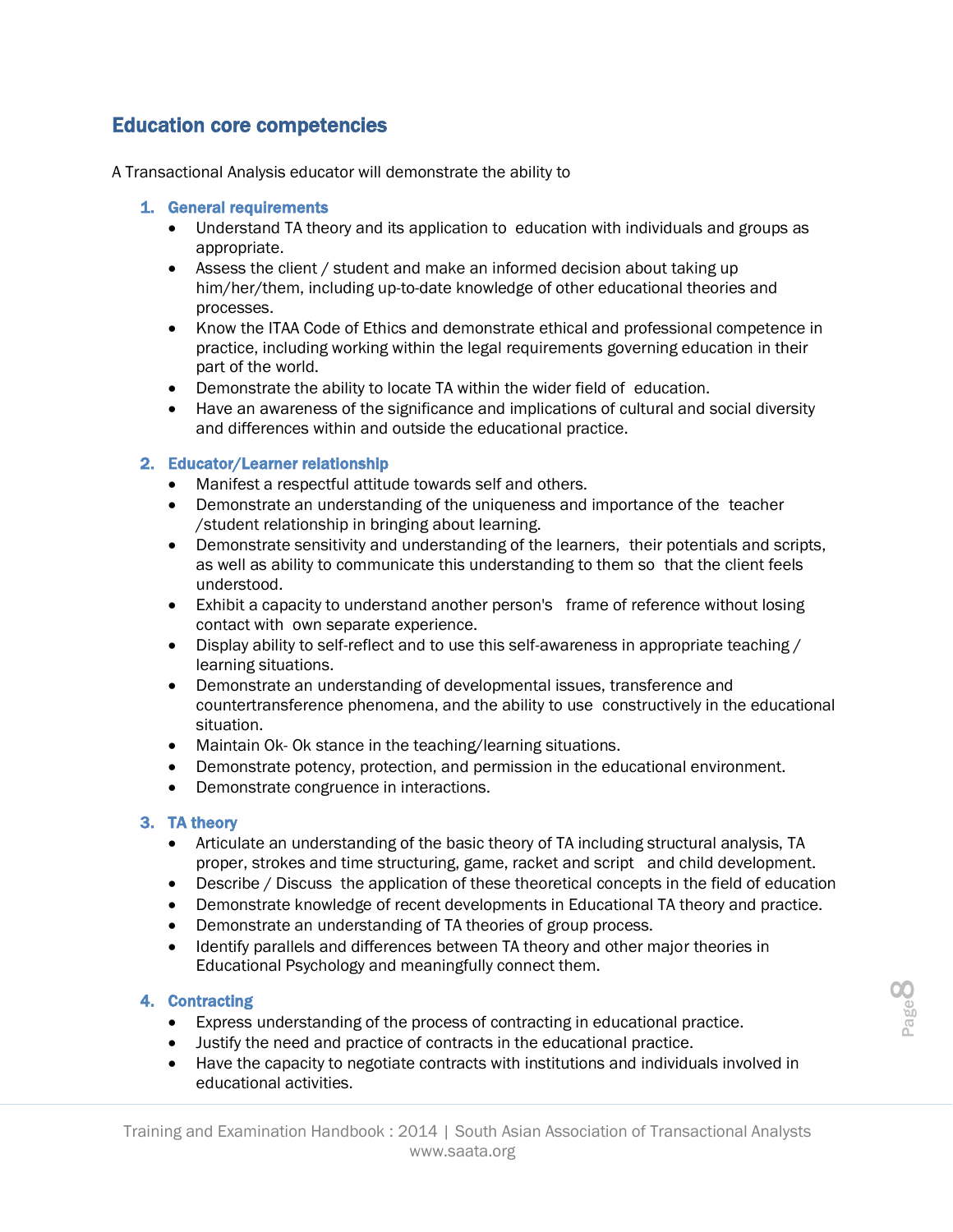#### 5. Planning and Evaluation: Need assessment & Program Planning

- Discuss assessment of educational needs and situational diagnosis using any of the TA concepts.
- Plan educational interventions using TA concepts and tools.
- Integrate TA concepts into standard educational Practices.
- Assist the client in recognising and naming their self-limiting patterns of thinking, feeling and behaving and in deciding whether or not change is desired.
- Conceptualise, using TA theory, in order to develop an overall treatment plan based on the particular issues to be addressed.
- Ability to incorporate systems of evaluation in any educational program.

#### 6. Implementation and Evaluation: the Teaching / Learning process

- Demonstrate the capacity to implement programs of educational interventions to suit the needs of different groups or persons anchored in TA theory and philosophy.
- Show ability to use group dynamics to bring about learning.
- Demonstrate skill to choose appropriate tools of application from a variety of TA tools and concepts for learners at different stages.
- Recognise and manage games and other script issues as they arise in the classroom / educational environment in such a way as to effect growth of individuals and group.
- Show the ability to evaluate the outcomes of the program and plan for subsequent programs.
- Demonstrate flexibility and creativity to encourage the learning group's creativity, autonomy and resources.

#### 7. Personal attributes

- Demonstrate a commitment to the philosophy of TA in such qualities as a belief in the capacity of the learners to take responsibility for themselves, understanding the different ways of being, and responding appropriately facilitate growth and change.
- Be willing to relate in an ethically intimate manner, including the practice of appropriate self-disclosure.
- Demonstrate a commitment to ongoing personal and professional development, specifically the development of autonomy, including the capacity for awareness, spontaneity, and intimacy in such a way that teaching and training are free of any pathological script elements .
- Recognise personal limitations and the limitations of educational practices in the context of the autonomy of learners involved.
- Use intuition and creativity in the educational environment.
- Demonstrate the flexibility and adaptation to seek appropriate help use it effectively.
- Demonstrate the capacity for self-reflection.

#### Organisations Core Competencies

Transactional analysts in the field of organisations will demonstrate

- OK ness
- Ability to think through Transactional Analysis framework
- Contracting and open communication
- Ability to define context work with focus of organizational development.
- Using Ethics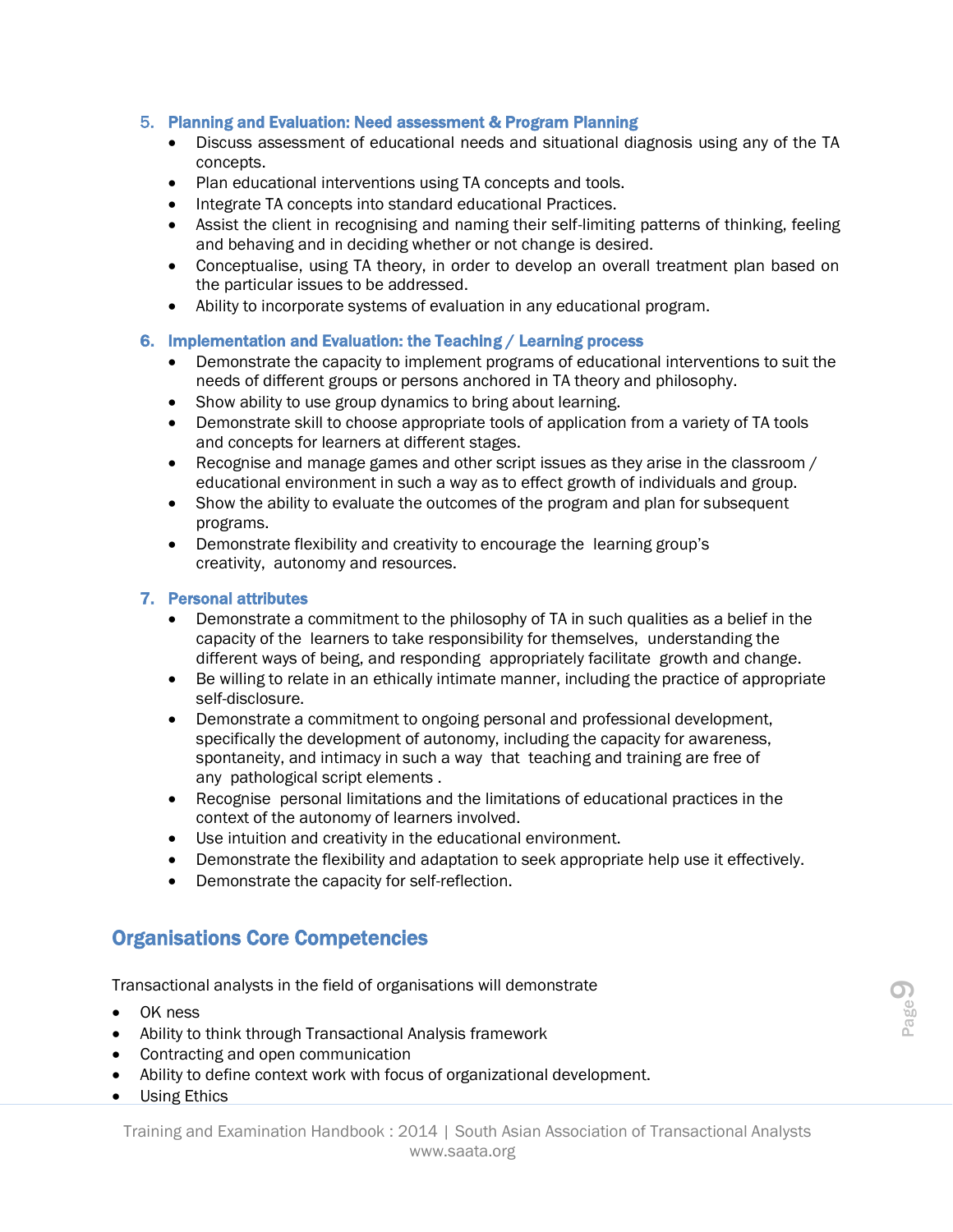- Capacity to reflect and intervene the system along with the people
- That the focus of intervention is fostering autonomy
	- He / she need not be a consultant; he can be a coach, manager, practitioner or trainer

#### 1. Understanding the professional context

- Understanding change processes in organisations, which take into account the socioeconomic and political reality, frames of reference, systems, culture, relationships, the influence of the organisation on the individual and vice versa;
- Adequate assessment of own competencies and referral possibilities;
- Ability to reflect on and teach theoretical models, especially from TA, to address organisational needs;
- Relation on micro and macro levels, from individuals to the whole organisation, and be able to analyse and consider the whole as well as the parts;
- Capacity to reflect on these aspects, using TA concepts.

#### 2. People and systems

- Knowledge and application of models for working with people in systems;
- Understanding of systemic and personal aspects and reflection on the level and effects of interventions;
- Dealing with complexity whilst prioritising and focusing on key issues;
- Managing the boundary between organisational goals and personal needs;
- Awareness of interactions between subsystems including their own consultant system;
- Discrimination between individual and organisational learning processes, connecting of these processes with the marketplace, employees and organisation's survival;
- Reflection on these aspects, using TA concepts.

#### 3. Contracting and Assessing

- Select the applicable authority to contract with;
- Work with multi-level and multi-cornered contracts;
- Identify the key requirements of the organisation or individual to ensure the appropriate
- interventions;
- Accurately identify the range of options for interventions;
- Identify methods of integrating different learning and assessment opportunities;
- Select options effectively to promote equality of opportunity and access to achievement;
- Reflect on these aspects, using TA concepts.

#### 4. Designing, Implementing and Evaluating intervention(s)

- Achieve learning objectives as contracted;
- Evaluate the effectiveness of the programmes;
- Consider the balance of content and length of different programmes;
- Identify possible design problems and generate realistic ideas for overcoming them;
- Identify ways for evaluating interventions and the rationale for their selection;
- Explain the scope and purpose of the evaluation;
- Be aware of the debates in the field concerning evaluation and quality improvement;
- Clearly identify what will be evaluated and know how to collect the appropriate information;
- Reflect on these aspects, using TA concepts.

#### 5. Creating a positive, safe learning climate and culture

- Give a rationale for the style of interaction and how it promotes rapport between all parties;
- Give consideration to factors which create a safe climate and culture, such as:

Training and Examination Handbook : 2014 | South Asian Association of Transactional Analysts www.saata.org • Explain the scope and purpose of the evaluation;<br>
• Be aware of the debates in the field concerning evaluation and quality improvement;<br>
• Clearly identify what will be evaluated and know how to collect the appropriate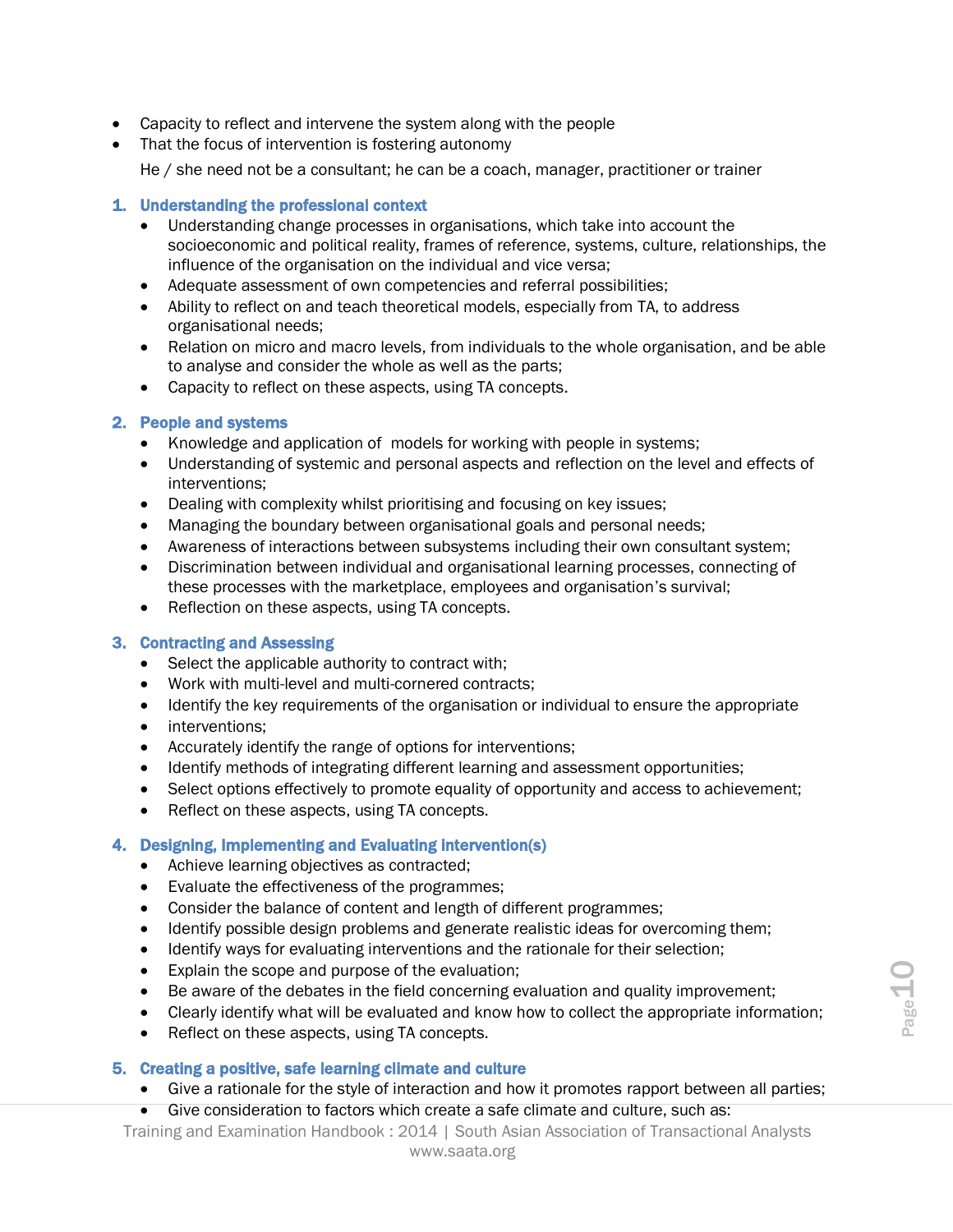- Actively listening and giving feedback to participants;
- Encouraging participants to question and discuss the task;
- Supporting OK-OK principles;
- Stroking in general;
- Identifying constraints on communication due to environmental, social and culture issues;
- Being anti-discriminatory in practice and promote this in ways which are consistent with their role, organisational policy and legislation;
- Reflect on these aspects, using TA concepts.

#### 6. Managing group dynamics

- Maintain a balance between group process and the task;
- Encourage equal participation;
- Identify and work with those avoiding the task;
- Challenge stereotyping of individual roles and behaviour in the group and constructively
- use this to enhance learning;
- Show a knowledge of different types of groups;
- Show their awareness of key theoretical models of group work;
- Form, maintain and close groups;
- Recognize and work with power and authority in groups;
- Reflect on these aspects, using TA concepts.

#### 7. Evaluating own practice

- Evaluate their own practice against set goals and criteria;
- Be aware of own impact on others;
- Accept feedback in a positive manner and assess it for validity and importance;
- Set clear and realistic goals and targets for their own development in order of priority;
- Reflect on these aspects, using TA concepts.

#### 8. Addressing ethical issues

- Show an awareness of ambiguities of boundary issues when working in organisations;
- Be able to discuss and show evidence of ethical behaviour in organisations and the use and abuse of the consultant/practitioner's role vis-à-vis the different roles in the organisation;
- Show that she/he has appropriately set and maintained boundaries to information shared by management about employees or by a coachee with the consultant;
- Follow and reflect the Code of Ethics.

#### Psychotherapy core competencies

A Transactional Analysis psychotherapist will demonstrate the following abilities:

#### 1. General requirements

- Understanding of TA theory and its application to psychotherapy with individuals and with couples, families and groups as appropriate.
- Folliples, ramilies and groups as appropriate.<br>
 Ability to assess the client and make an informed decision about taking him or her into<br>
treatment, including up-to-date knowledge of other treatment possibilities, the abi • Ability to assess the client and make an informed decision about taking him or her into treatment, including up-to-date knowledge of other treatment possibilities, the ability to convey different options to the client, and the willingness to assist in choosing how to proceed.
	- Knowledge of the ITAA/SAATA Code of Ethics and demonstrate ethical and professional competence in practice, including working within the legal requirements governing psychotherapy in the region of practice.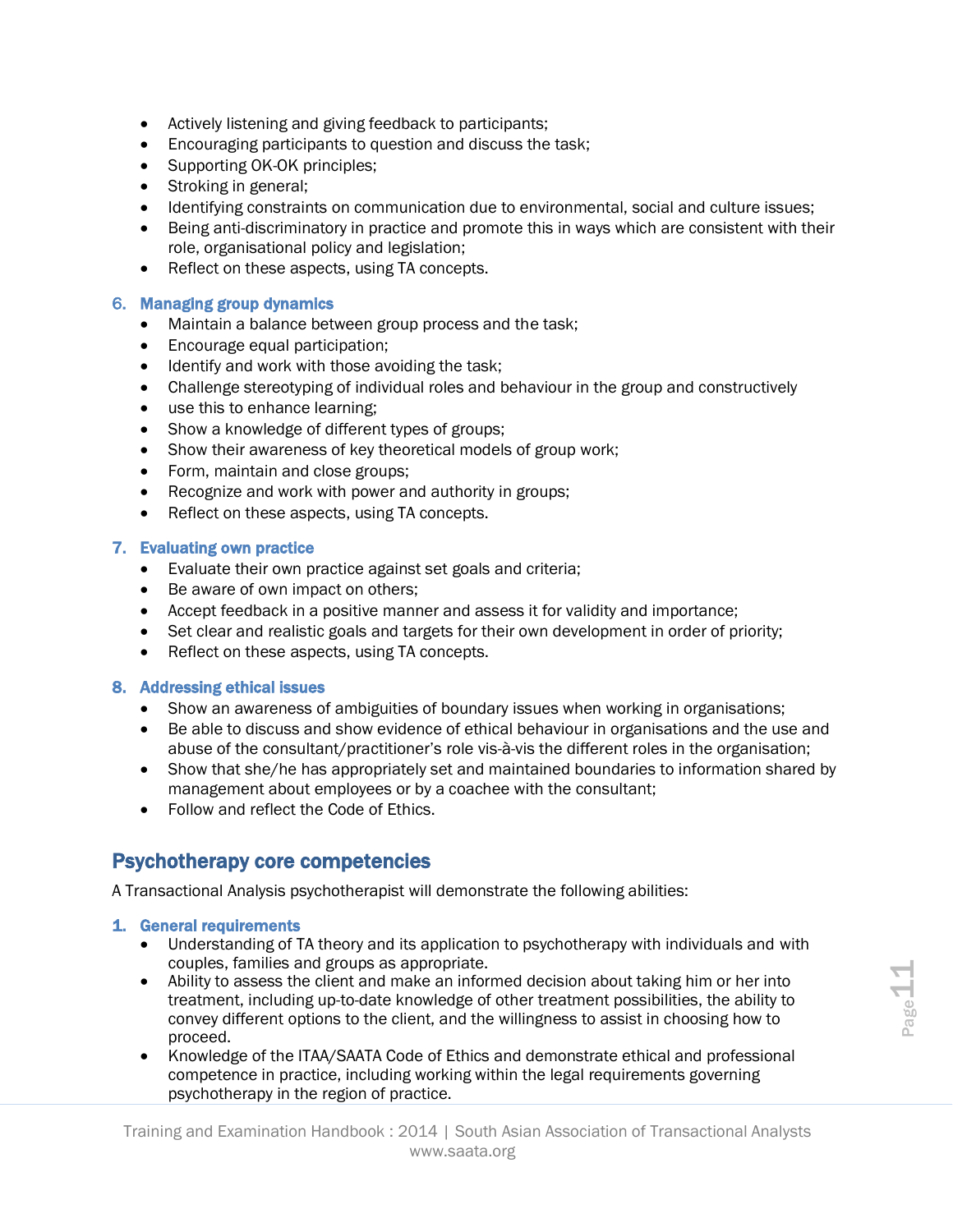- Ability to locate TA within the wider field of psychotherapy.
- Awareness of the significance and implications of cultural and social diversity and difference within and outside the consulting room.

#### 2. Personal attributes

- Demonstrate a commitment to the philosophy of TA in such qualities as a belief in the capacity of the individual to take responsibility for him/herself, understanding an individual's ways of being, and responding to an individual's ability to grow and change.
- Have a willingness to be available for ethically intimate contact, including the practice of appropriate self-disclosure.
- Demonstrate a commitment to ongoing personal and professional development, specifically the development of autonomy, including the capacity for awareness, spontaneity, and intimacy such that therapeutic interventions are not affected by script decisions.
- Recognise one's own limitations and the limitations of psychotherapeutic practice.
- Use intuition and creativity in response to the therapeutic situation.
- Show understanding of strengths and limitations of personal resources.
- Have the ability to seek help appropriately and use it effectively.
- Demonstrate the capacity for self-reflection.

#### 3. TA theory

- Articulate an understanding of the basic theory of TA and its application in clinical practice as described in the major TA texts, including structural analysis, TA proper, game, racket and script analysis and child development.
- Describe the application of aspects of all the major approaches to TA and demonstrate knowledge of recent developments, including the similarities and differences between these approaches.
- Demonstrate an understanding of TA theories of group process.
- Make interventions, which can be explained according to TA theory and practice.

#### 4. Therapeutic relationship

- Respectful attitude towards self and others.
- Understanding of the importance of the therapeutic relationship in effecting change, its nature, and its difference from any other relationship.
- Empathic sensitivity and understanding of the client, his or her symptoms and self-limiting script, as well as showing the ability to communicate this understanding to the client in such a way that the client feels understood.
- Capacity to understand another person's phenomenology and bracket his/her own frame of reference without losing contact with his/her own separate experience.
- Ability to self-reflect and to use this self-awareness in appropriate self-disclosure.
- Understanding of developmental issues, transference and countertransference phenomena, and the ability to use TA to address it successfully. This will include the willingness to allow transference to develop in the client/therapist relationship and to handle the client's regressive states appropriately and therapeutically. It will also include understanding his/her own countertransference and the limits it may create, as well as the ability to use it constructively.
- Respect to self and others, including showing sensitivity for different frames of reference,<br>
cultures, and social norms as well as taking account of the impact on the relationship of<br>
these differences in the consulting • Respect to self and others, including showing sensitivity for different frames of reference, cultures, and social norms as well as taking account of the impact on the relationship of these differences in the consulting room.
	- Demonstrate potency, protection, and permission and show an understanding of their importance.
	- Congruence in their interactions.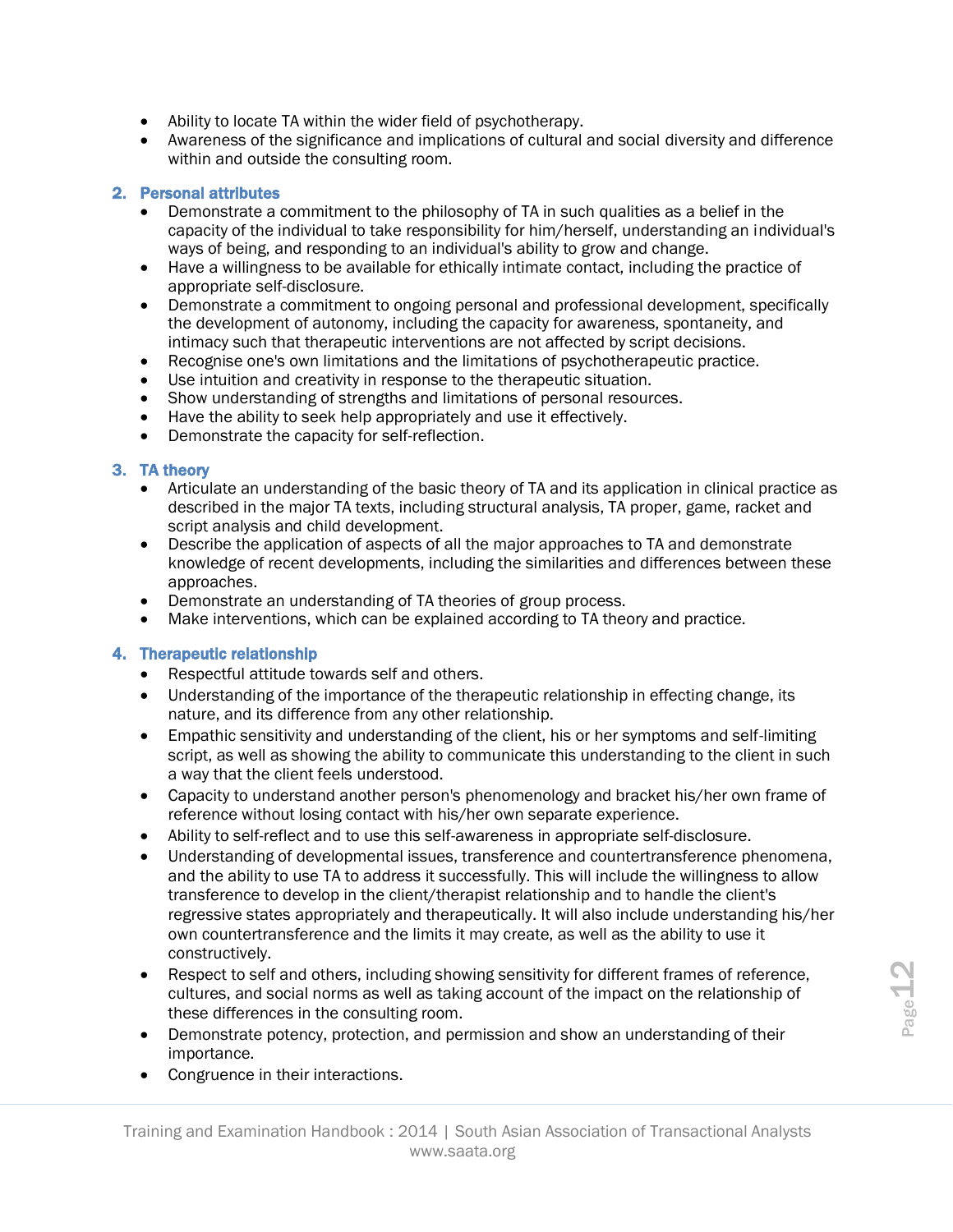#### 5. Contracting

- Show an understanding of the necessity for a clear business contract as well as the ability to negotiate contracts.
- Have the capacity to negotiate with a client in order to arrive at a shared understanding of the work to be undertaken and to formulate an appropriate treatment contract. This will include understanding and respecting the difference between contracts for social control and contracts for autonomy, which allow for intrapsychic and interpersonal change involving dismantling limiting scripts and the resolution of impasses.

#### 6. Planning: assessment and treatment direction

- Describe a co*m*prehensive system of assessment and diagnosis using standard TA concepts.
- Show an understanding of the psychiatric diagnostic systems used in the country in which practice takes place (e.g., DSM, ICD).
- Make meaning of a client's experiences using standard TA concepts in a way that maintains the I'm OK - You're OK attitude.
- Show an awareness of and have the ability to respond to risk and harm factors for self, client, and others.
- Assist the client in recognising and naming their self-limiting patterns of thinking, feeling and behaving and in deciding whether or not change is desired.
- Conceptualise, using TA theory, in order to develop an overall treatment plan based on the particular issues to be addressed.

#### 7. Implementation: the psychotherapeutic process

- Show the capacity to make accurate phenomenological observations of the client and use those as the basis for a therapeutic hypothesis that is linked to TA theory and philosophy.
- Show ability to use group process as an effective intervention.
- Select interventions appropriate to the stage of treatment and the treatment contract.
- Demonstrate the ability to effect timely interventions.
- Recognise and assess script issues as they arise within the session and address them appropriately according to the stage of treatment (for example, script signals, game invitations, discounts, driver behaviour).
- Show the ability to evaluate the effect of an intervention and use that information to update hypotheses and select subsequent interventions.
- Encourage the client's autonomy and resources.

#### SAATA Advanced Diploma Written Examination

#### Assessment Calendar

The schedule for the Advanced Diploma written exam to be submitted, at least six months prior to the next SAATA event, keeping the following in mind:

- Once the written exam has been submitted, 60 days is allowed for it to be marked, once the examiner has been identified.
- Oral exams will be organised just before National events like Conferences, Multi Level Learning, etc., when there have been sufficient applications received from Trainees from the SAATA region
- Once the exam has been passed, the application for the Oral Exam needs to reach the VP Training & Examinations at least 90 days before the Oral exams.

#### Purpose of the Advanced Diploma written Examination

SAATA region<br>
• Once the exam has been passed, the application for the Oral Exam needs to reach the VP –<br>
Training & Examinations at least 90 days before the Oral exams.<br> **Purpose of the Advanced Diploma written Examinatio** The purpose of the written examination is to demonstrate that the candidate has integrated the core competencies of his chosen field of application and how she/he works effectively and ethically as a theoretically based transactional analyst.

Training and Examination Handbook : 2014 | South Asian Association of Transactional Analysts www.saata.org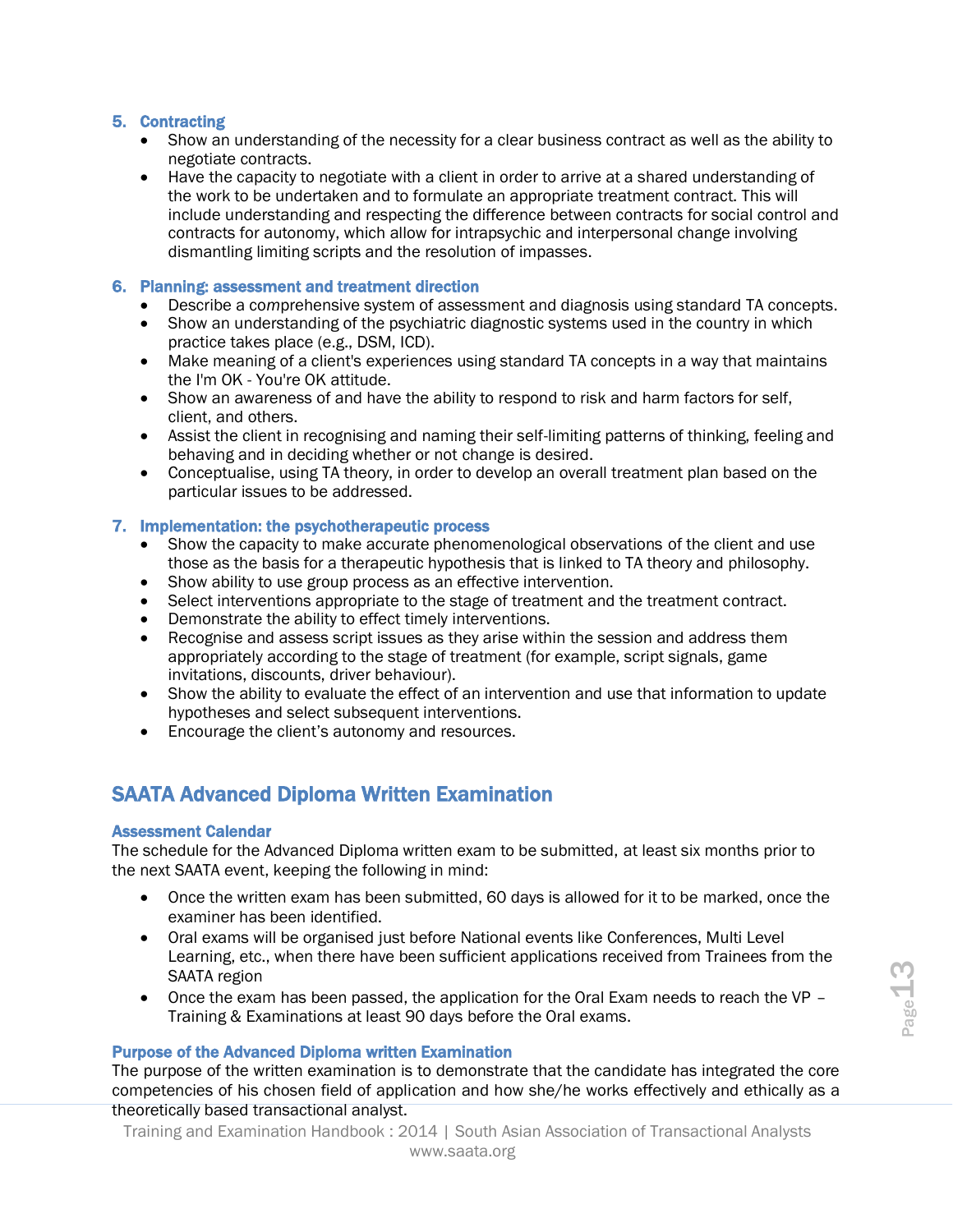#### Overview of written examination

The written examination is on the similar lines as the CTA examination, ITAA and consists of 4 sections. The only difference in the SAATA Advanced Diploma is that in Section D, the candidate has to answer only 3 questions instead of 6.

**Part A:** Self-portrayal of the candidate and his or her work as a transactional analyst.

**Part B:** A report on the learning experience and personal development gained during TA training.

*Part C:* The client case or project study.

**Part D:** Theory and literature. The candidate is required to answer three questions on TA theory and practice.

The written examination can be written in any language for which examiners are available.

#### **Anonymity**

The written examination should be anonymous. There should be no indication in the text that might allow the candidate, the supervisor or trainer to be identified. This requirement is to protect the candidate. If the candidate identifies his/her training institute or trainer in the written exam, it will be automatically returned to the candidate. The identity of any individual client or organisation used as examples to illustrate practice must be disguised. The examiner's identity is also maintained anonymous.

#### Total length for the Advanced Diploma Written Exam

The word limit is 18000 words, broken up as follows

| Part A - | 4000 |
|----------|------|
| Part B - | 2000 |
| Part C - | 8000 |

*Part D – 4000* 

#### **Scoring**

- **Part A** 30 marks (Professional Setting & Development through TA Training)
- **Part B** 15 Marks (Personal Journey)
- **Part C** 70 marks (Client Case Study)
- **Part D** 35 marks (Theory: 3 questions)

Total - 150 Marks to be converted to Percentage

Parts A, B, C and D of the written examination should be answered.

For Part D, the examiner marks for 75 (i.e. 25 marks per answer) and adds only half of this score to the final total, amounting close to 35 weightage for Part D.

An overall percentage score of 100% would indicate a faultless pass. The written examination will be deferred if the total score is less than 65% or if it does not meet the requirements outlined in the guidelines.

#### Field of specialization

An overall percentage score of 100% would indicate a faultless pass. The written examination will be<br>deferred if the total score is less than 65% or if it does not meet the requirements outlined in the<br>guidelines.<br>Field of The written examination must be within the candidate's declared field of specialization. The written examination marker will decide if this is the case. If the marker is unsure of this, they will refer the written examination back to the VP-T&E for a decision.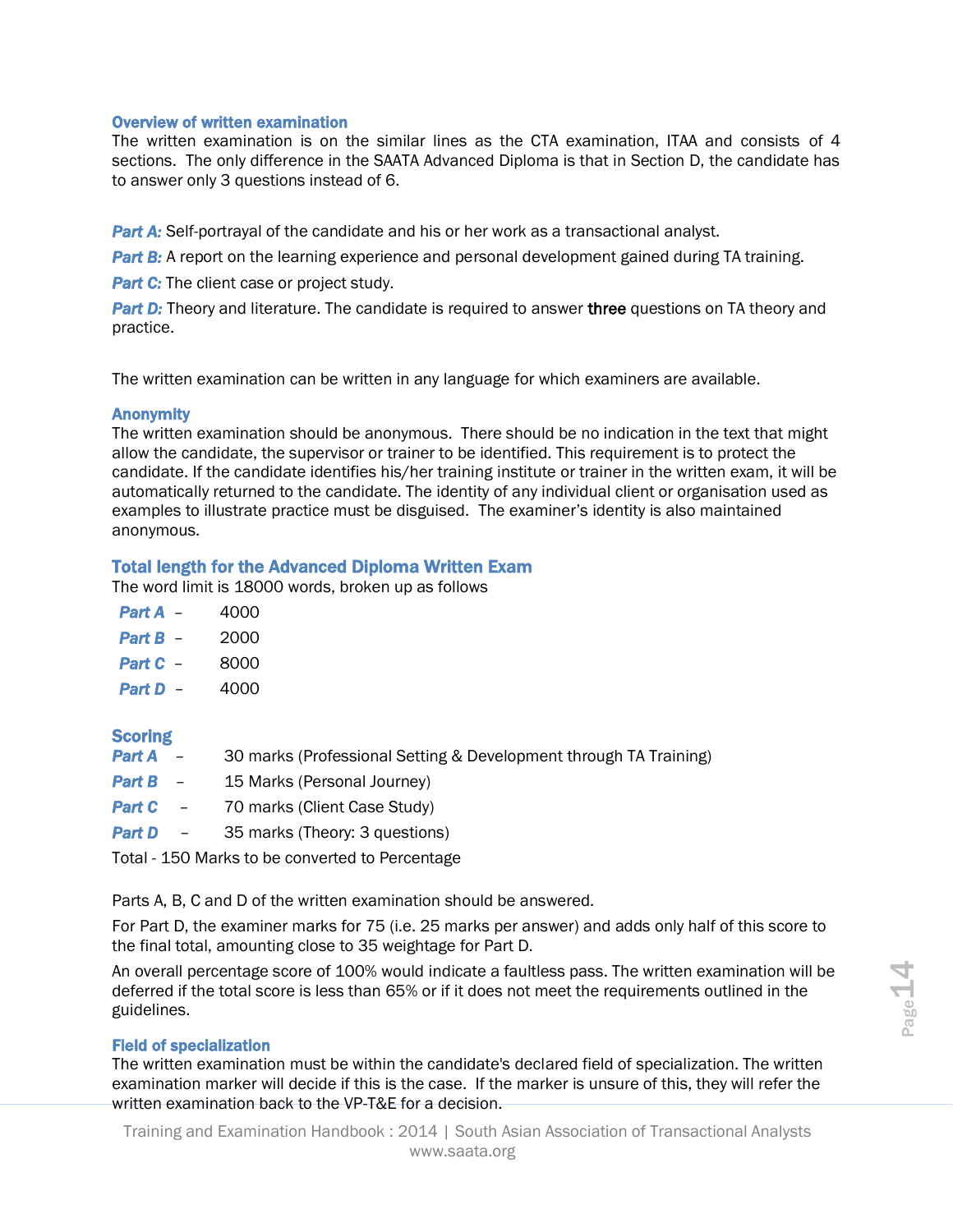#### Language and translation

The written examination can be written in any language for which there are examiners available. There is no requirement to translate it for the oral examination.

#### **Presentation**

The written examination should be professionally presented, i.e.,

- Word-processed, preferably as a PDF file (an MS-Word file is acceptable),
- On A4 or (US) letter page size,
- Each page with 2.54 cm or one inch margins,
- All pages numbered consecutively throughout the entire document,
- Double-spaced throughout, except that
- Bibliography and any transcripts may be single-spaced,
- Presentation of the bibliography strictly following the TAJ format,
- Referencing and quotations within the text giving the relevant page number(s) within the publication.

Note that if the submission does not follow these requirements, it will be returned to the candidate for correction.

For Questions regarding each section, refer to the ITAA Training & Examinations Handbook, as per the link below:

https://www.itaaworld.org/sites/default/files/itaa-pdfs/train-hndbk/ITAA%20Train-Exam%20Hndbk%20Sec%2008%20CTA%20Written%20v.2013.pdf

#### Marking procedures

- 1. Evaluation is carried out by the candidate's primary supervisor, in the form of an appraisal to prepare the written examination in the appropriate format and of required standard.
- 2. When it is in their opinion of passing standard, the candidate sends to the SAATA office
	- The application (Appendix No...) along with
	- The examination fee and
	- An endorsement by the supervisor (Appendix No..) that the requirements of hours and other criteria are met
	- Log of all training, supervision and other relevant hours
	- Proof of current and continuous SAATA membership for at least a total of three years.
- 3. The candidate pays the reader's fee directly to the SAATA office / or a person designated by the SAATA office, who then sends it to the examiner.
- 4. The candidate sends a soft copy of the examination to the VP-T&E or a person designated by the SAATA office, who then sends it to the examiner.
- 5. The examiner marks the written examination based on the criteria specified above and the detailed rubric provided (Appendix IV). The Consolidated Mark Statement (Appendix V) and feedback are e-mailed to the VP-T&E, with a copy to the SAATA office (exams@saata.org)
- 6. If the examination is passed, the candidate will be eligible to appear for the Advanced Diploma Oral Examination. On successful passing of the Oral Examination, the candidate is awarded the Advanced Diploma by SAATA.
- For the examination is deferred, the examination is rewritten, using the feedback from the examiner, and the above steps 3 to 6 are followed after payment of the resubmission fee.<br>
8. Alternately, the candidate may apply f 7. If the examination is deferred, the examination is rewritten, using the feedback from the examiner, and the above steps 3 to 6 are followed after payment of the resubmission fee.
	- 8. Alternately, the candidate may apply for a revaluation along with the relevant fee.
	- 9. After revaluation, the examiner sends the evaluation and feedback via an email to the candidate.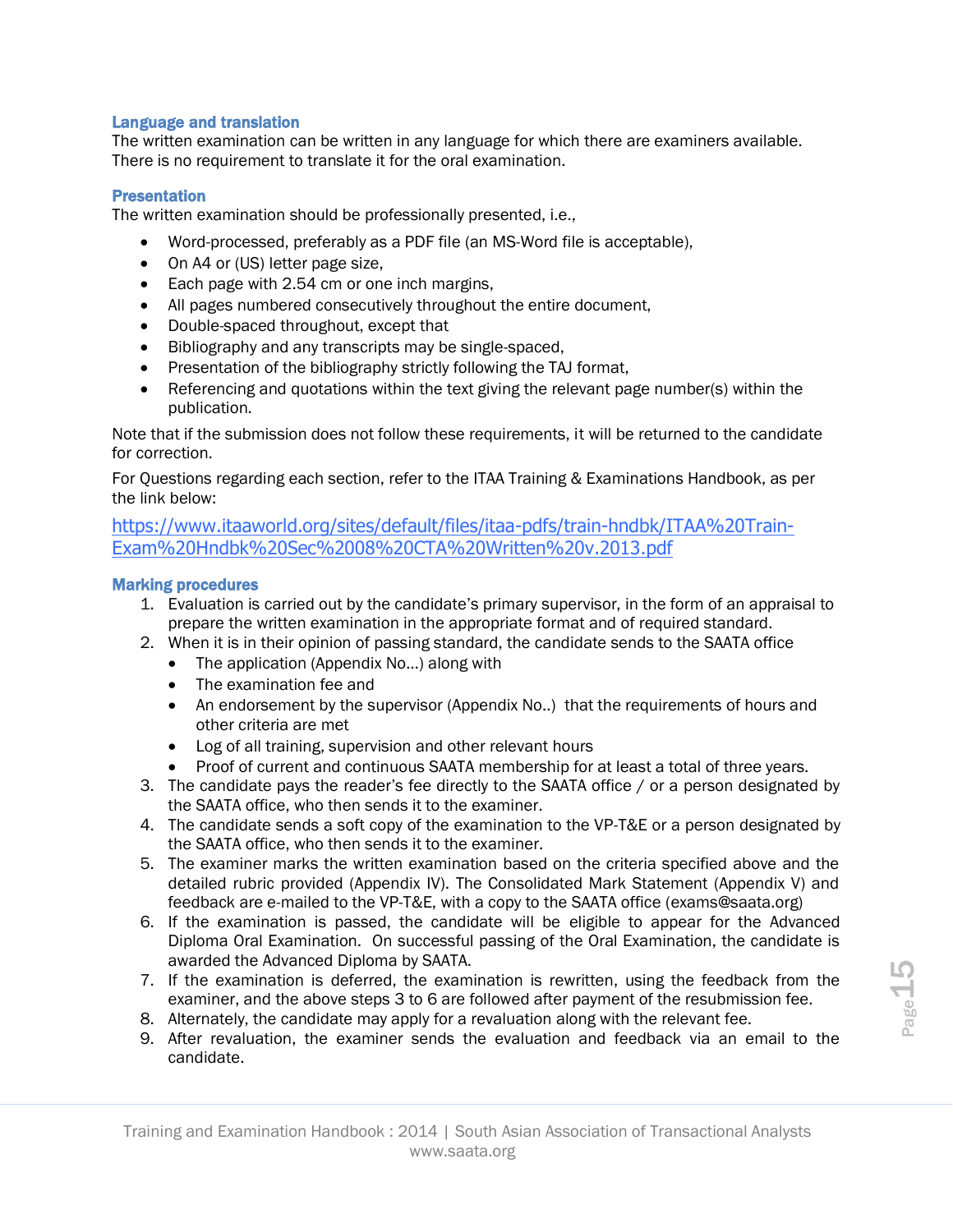#### Computation of marks after revaluation

- If the difference of marks awarded by the two examiners is less than 20 then the average mark is considered to declare the candidate passed or deferred.
- If the difference in marks is greater than 20, the examination is sent for revaluation to a third examiner. No extra fee is collected from the candidate.
- The third examiner sends the evaluation and feedback to the SAATA office
- The candidate is declared passed if any of the two examiners have awarded 65% or above.

#### Fee Structure

|                                                                         | <b>Application Fee</b> | Examiner's fee |
|-------------------------------------------------------------------------|------------------------|----------------|
| Advanced Diploma Written Examination                                    | Rs.3000                | Rs.4000        |
| Re-submission with minor changes/ clarification<br>required by examiner | Rs. 200                | Rs.3000        |
| Re-valuation                                                            | Rs. 1000               | Rs.3000        |
| Advanced Diploma Oral Examination                                       | Rs. 5000               |                |

*Diploma and Advanced Diploma certificates will be distributed at a SAATA event like MLL or conference which happens after the candidate passes. The candidate can also receive the certificate in absentia after this event by paying a fee of Rs. 500/-*

#### Scoring for the Written Examination

*Note: the scoring criteria of Sections A, B & D are common for all the four fields and the criteria are given below.* 

*Section C (Client case study is field specific and has been outlined below for each field separately).*

#### *Section A: Professional Self Portrayal (Criteria applicable for all fields)*

#### *Total Marks: 30*

| #                                                                                                            | Criteria                                                               | Max.<br>Marks | Marks<br>Awarded |                   |  |
|--------------------------------------------------------------------------------------------------------------|------------------------------------------------------------------------|---------------|------------------|-------------------|--|
| 1.                                                                                                           | Understanding of the Social, Cultural & Professional Context           | 10            |                  |                   |  |
| 2.                                                                                                           | Awareness of self as a TA Professional                                 | 10            |                  |                   |  |
| 3.                                                                                                           | The impact of TA Training & Supervision in Professional<br>Development | 5             |                  | Page <sup>1</sup> |  |
| 4.                                                                                                           | <b>Ethical Position</b>                                                | 5             |                  |                   |  |
| Training and Examination Handbook: 2014   South Asian Association of Transactional Analysts<br>www.saata.org |                                                                        |               |                  |                   |  |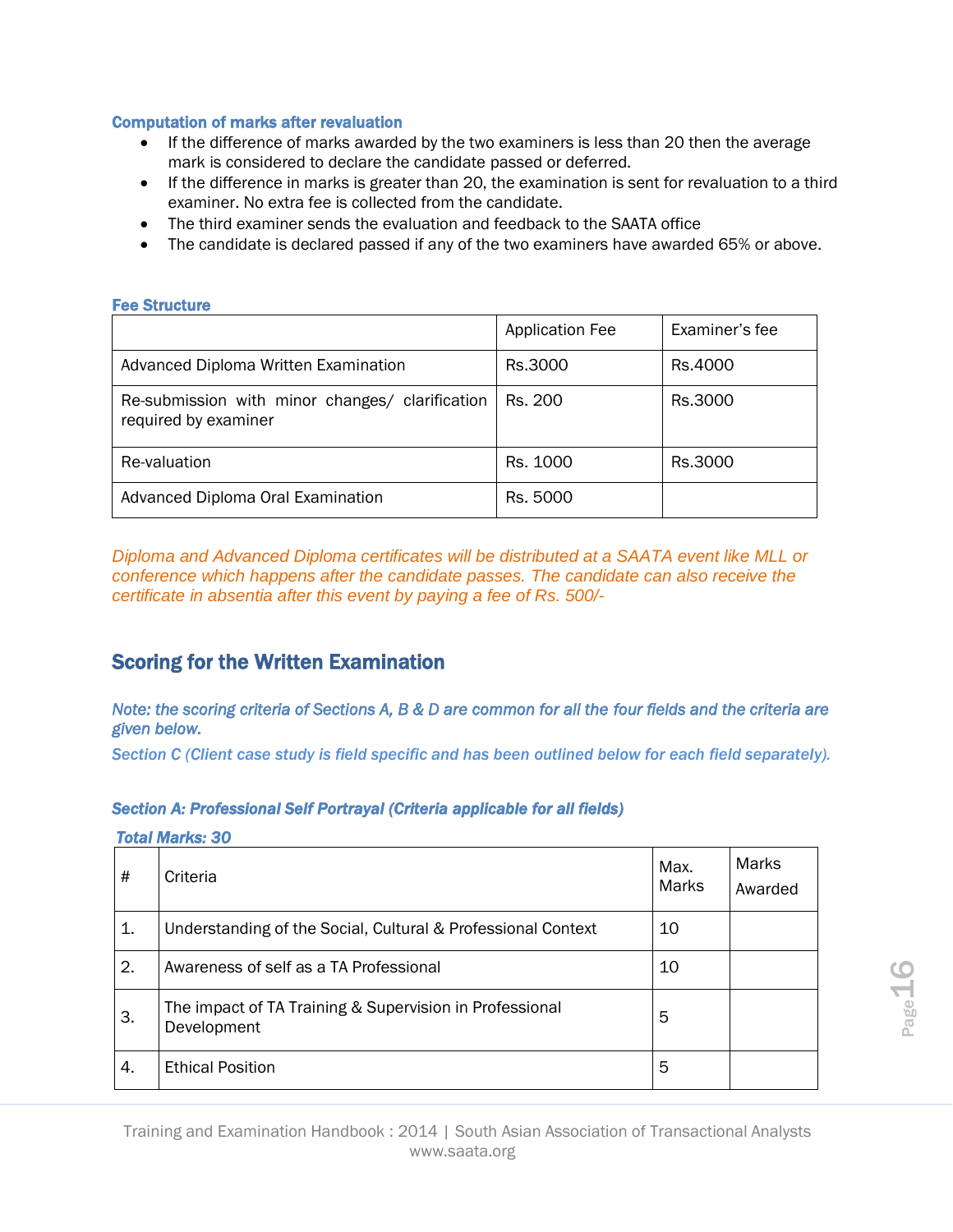#### *Section B: Personal Learning & Growth (Criteria applicable for all fields) Total Marks: 15*

| #  | Criteria                                                                                                  | Max.<br><b>Marks</b> | <b>Marks</b><br>Awarded |
|----|-----------------------------------------------------------------------------------------------------------|----------------------|-------------------------|
| 1. | Personal Growth & Development mainly using the language of TA.                                            | 5                    |                         |
| 2. | How TA training has helped personal growth                                                                | 5                    |                         |
| 3. | Role of Training & Supervision on self in influencing identity of the<br>practitioner in the chosen field | 5                    |                         |

#### *Section C: Case Study (Counselling) Total Marks: 70*

| No. | Criteria                                                                                                                            | Max.<br><b>Marks</b>     | <b>Marks</b><br>Awarded |       |  |
|-----|-------------------------------------------------------------------------------------------------------------------------------------|--------------------------|-------------------------|-------|--|
| 1.  | Client Context / History                                                                                                            | 5                        |                         |       |  |
| 2.  | Assessment & Diagnosis using the TA framework                                                                                       | 8                        |                         |       |  |
| 3.  | Alternate Approach                                                                                                                  | 4                        |                         |       |  |
| 4.  | Contracting                                                                                                                         | 8                        |                         |       |  |
| 5.  | <b>Treatment Planning</b>                                                                                                           | 5                        |                         |       |  |
| 6.  | <b>Counseling Process:</b>                                                                                                          |                          |                         |       |  |
| 7.  | (a) Interventions                                                                                                                   | 8                        |                         |       |  |
| 8.  | (b) Working with the Unconscious / Transference                                                                                     | $\overline{7}$           |                         |       |  |
| 9.  | Prognosis                                                                                                                           | 5                        |                         |       |  |
| 10. | Use of Supervision                                                                                                                  | $\overline{\mathcal{A}}$ |                         |       |  |
| 11. | Self-Reflection                                                                                                                     | 4                        |                         |       |  |
| 12. | Documentation                                                                                                                       | 4                        |                         |       |  |
| 13. | Overall Demonstration of Professional Competence<br>(Creativity, potency, coherence, cogent presentation, use of<br>research, etc.) | 8                        |                         | Page- |  |
|     |                                                                                                                                     |                          |                         |       |  |
|     | Training and Examination Handbook: 2014   South Asian Association of Transactional Analysts<br>www.saata.org                        |                          |                         |       |  |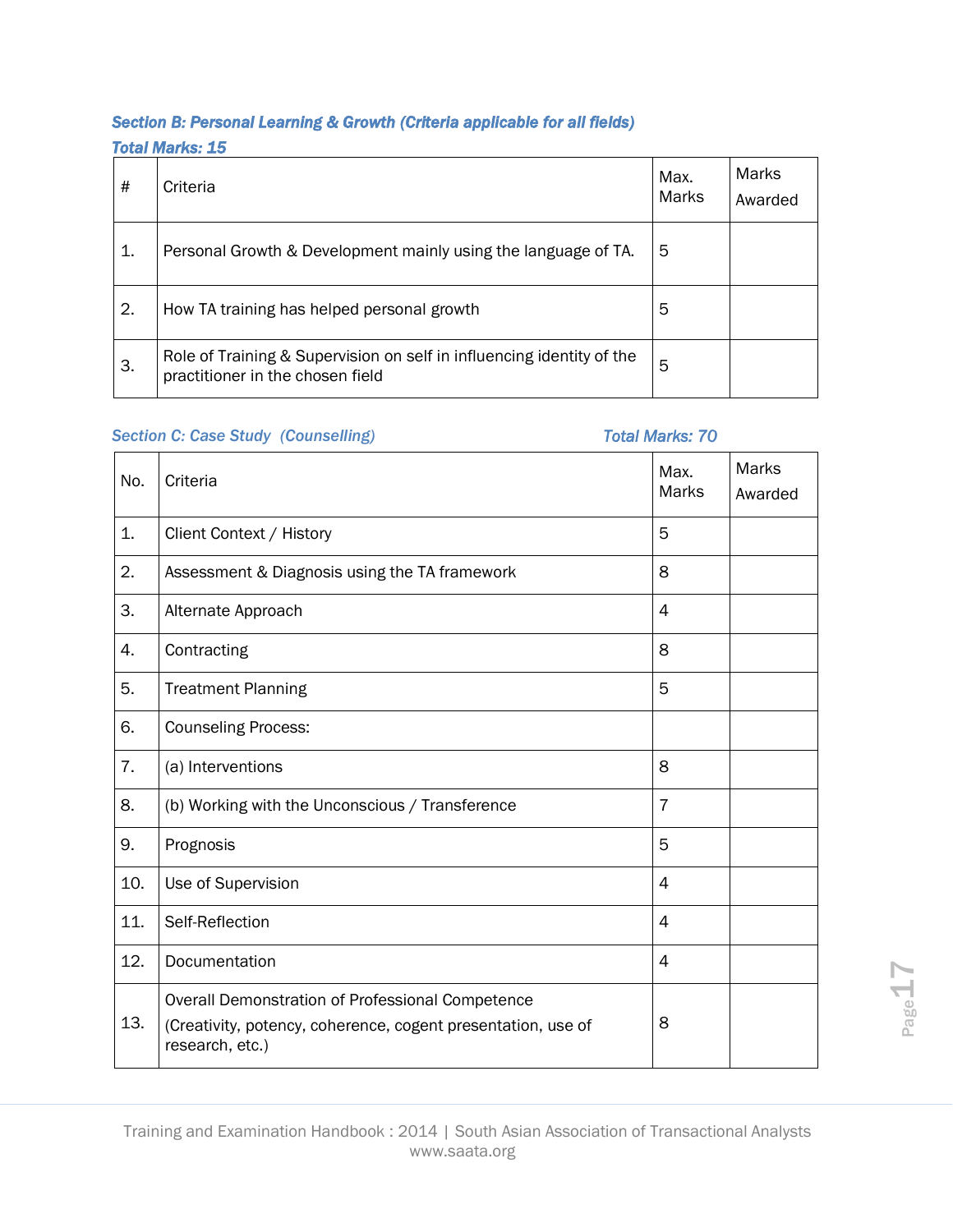|     | <b>Section C: Case Study (Education)</b><br><b>Total Marks: 70</b>                                                                  |                      |                         |
|-----|-------------------------------------------------------------------------------------------------------------------------------------|----------------------|-------------------------|
| No. | Criteria                                                                                                                            | Max.<br><b>Marks</b> | <b>Marks</b><br>Awarded |
| 1.  | <b>Client Context</b>                                                                                                               | 4                    |                         |
| 2.  | Needs Assessment using the TA framework                                                                                             | 8                    |                         |
| 3.  | Awareness of alternate methods                                                                                                      | 4                    |                         |
| 4.  | Contracting                                                                                                                         | 6                    |                         |
| 5.  | <b>Project Planning</b>                                                                                                             | 6                    |                         |
| 6.  | <b>Education Process:</b>                                                                                                           |                      |                         |
| 7.  | (a) Interventions                                                                                                                   | 8                    |                         |
| 8.  | (b) Creativity                                                                                                                      | 5                    |                         |
| 9.  | (c)Feedbacks                                                                                                                        | 3                    |                         |
| 10. | Future plan                                                                                                                         | 4                    |                         |
| 11. | Use of Supervision                                                                                                                  | $\overline{4}$       |                         |
| 12. | Self-Reflection                                                                                                                     | 4                    |                         |
| 13. | Documentation                                                                                                                       | 4                    |                         |
| 14. | Overall Demonstration of Professional Competence<br>(Creativity, potency, coherence, cogent presentation, use of<br>research, etc.) | 10                   |                         |

#### *Section C: Client Case Study (Organisational) Total Marks: 70*

| $\#$ | Client case study Criteria                                                                                   | Max.<br>Marks  | Marks<br>Awarded |
|------|--------------------------------------------------------------------------------------------------------------|----------------|------------------|
| 1.   | Client context, organisational settings                                                                      | $\overline{2}$ |                  |
| 2.   | Need analysis                                                                                                | 5              |                  |
| 3.   | Using TA concepts and methods (36)                                                                           |                |                  |
| 4.   | (a) Analysis, planning, considerations, methods, strategies                                                  | 4              |                  |
| 5.   | (b)Contracting, multi-level/other agreement                                                                  | 5              |                  |
| 6.   | (c) Interventions towards fulfillment of contract                                                            | 5              |                  |
| 7.   | (d) Measures for evaluation of the process of change                                                         | 5              |                  |
| 8.   | (e) Diagram of the plan of implementation                                                                    | 3              |                  |
| 9.   | (f)Processes summary corresponding to changes using TA<br>concepts                                           | 5              |                  |
| 10.  | (g)Summary of accomplishment of contract, group dynamics,                                                    | 5              |                  |
|      | Training and Examination Handbook: 2014   South Asian Association of Transactional Analysts<br>www.saata.org |                |                  |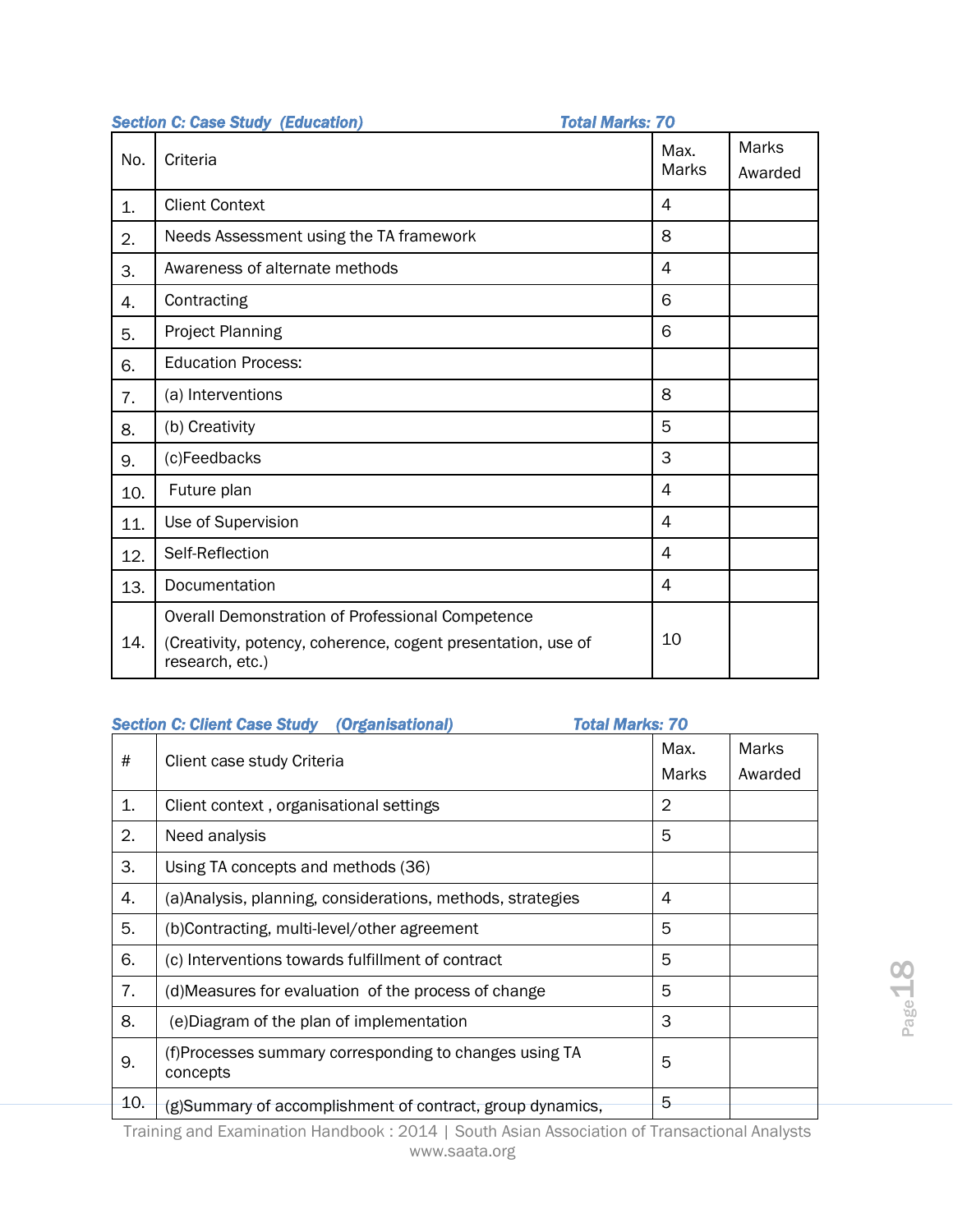|     | group process                                                                                                                                          |    |  |
|-----|--------------------------------------------------------------------------------------------------------------------------------------------------------|----|--|
| 11. | (h) Future plan of actions and recommendation                                                                                                          | 4  |  |
| 12. | Relevant concepts other than TA considered in the overall case                                                                                         | 5  |  |
| 13. | Learning during the process and changes incorporate                                                                                                    |    |  |
| 14. | Overall Demonstration of Professional Competence<br>(Creativity, potency, coherence, cogent presentation, use of<br>research, systemic approach, etc.) | 10 |  |
| 15. | Referencing                                                                                                                                            | 5  |  |

| <b>Total Marks: 70</b><br><b>Section C: Client Case Study (Psychotherapy)</b> |                                                                                 |                |              |  |
|-------------------------------------------------------------------------------|---------------------------------------------------------------------------------|----------------|--------------|--|
| No.                                                                           | Criteria                                                                        | Max.           | <b>Marks</b> |  |
|                                                                               |                                                                                 | <b>Marks</b>   | Awarded      |  |
| 1.                                                                            | Client Context / History                                                        | 4              |              |  |
| 2.                                                                            | Assessment & Diagnosis using the TA framework                                   | 8              |              |  |
| 3.                                                                            | <b>Differential Diagnosis</b>                                                   | 3              |              |  |
| 4.                                                                            | Contracting                                                                     | $\overline{7}$ |              |  |
| 5.                                                                            | <b>Treatment Planning</b>                                                       | 6              |              |  |
| 6.                                                                            | <b>Psychotherapy Process:</b>                                                   |                |              |  |
| 7.                                                                            | (a) Interventions                                                               | 8              |              |  |
| 8.                                                                            | (b) Working with the unconscious/Transference                                   | 6              |              |  |
| 9.                                                                            | Prognosis & Cure                                                                | 5              |              |  |
| 10.                                                                           | Use of Supervision                                                              | 6              |              |  |
| 11.                                                                           | Self-Reflection                                                                 | 5              |              |  |
| 12.                                                                           | Documentation                                                                   | 4              |              |  |
| 13.                                                                           | Overall Demonstration of Professional Competence                                | 8              |              |  |
|                                                                               | (Creativity, potency, coherence, cogent presentation, use of<br>research, etc.) |                |              |  |

#### Part D: Theory (3 ques to be answered) Marks: 75 (25 per answer)

#### *(Criteria applicable for all fields)*

| #<br>Criteria                                                                                                | Max.<br>Marks | Marks<br>awarded |
|--------------------------------------------------------------------------------------------------------------|---------------|------------------|
| Introduction:                                                                                                | 3             |                  |
| Brief introduction to what is to be covered                                                                  |               |                  |
| Reasons for choice of question                                                                               |               |                  |
| Training and Examination Handbook: 2014   South Asian Association of Transactional Analysts<br>www.saata.org |               |                  |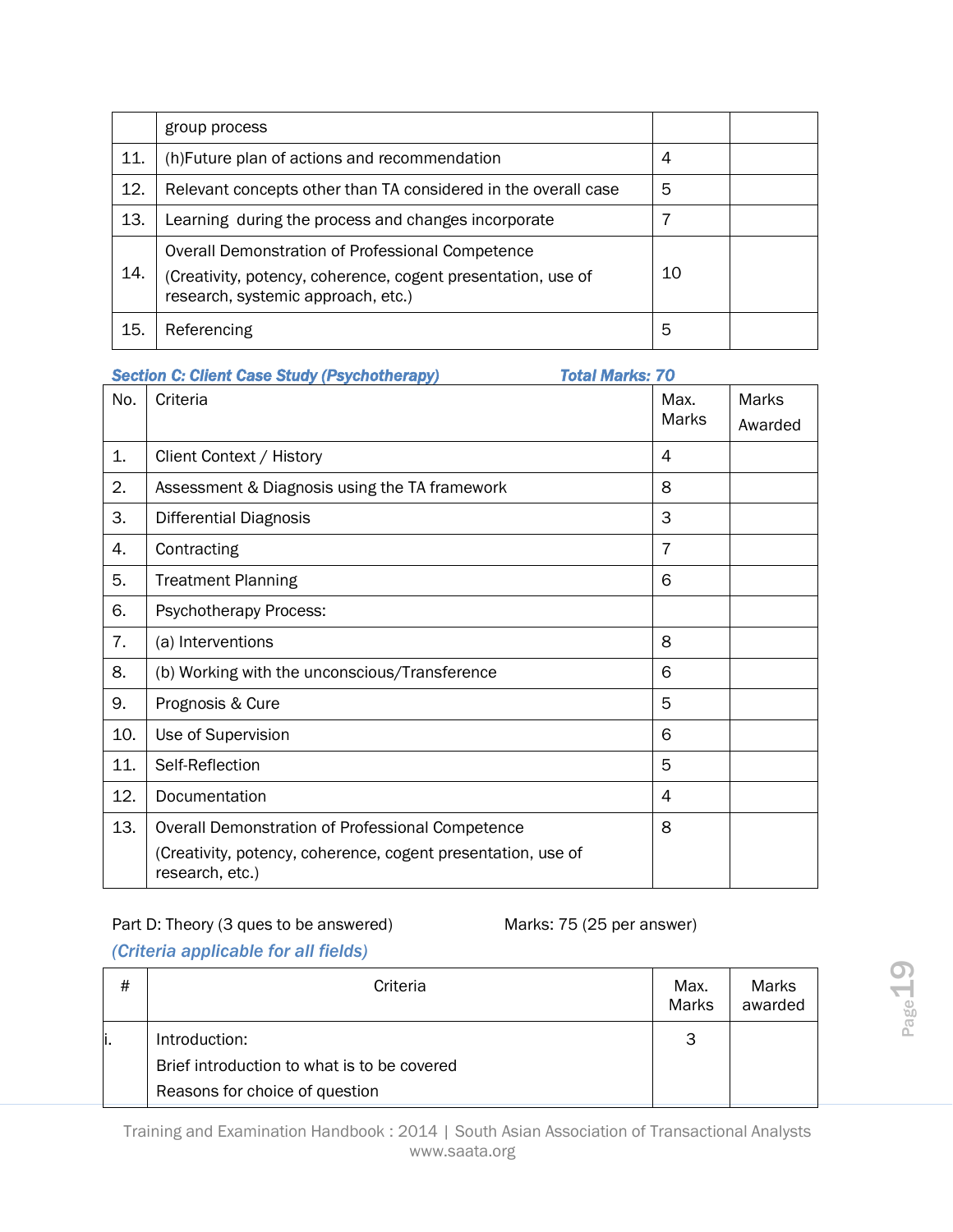| ۱. | Theoretical understanding of TA<br>Definition, description, diagrams and explanation of concepts<br>Reasons for usefulness of the concept<br>Linkage between understanding and practice<br>Examples from work, with both the case study client and other<br>clients.<br>Connecting to other theories   | 10 |  |
|----|--------------------------------------------------------------------------------------------------------------------------------------------------------------------------------------------------------------------------------------------------------------------------------------------------------|----|--|
|    | Overall - answers to demonstrate:<br>Consistency, thereby illustrating a consistent theoretical approach.<br>how the candidate has worked ethically<br>sensitivity of the social & cultural contexts<br>coherence in presentation<br>appropriate and correct referencing<br>Flexibility and creativity | 9  |  |
|    | Presentation<br>Coherent, creative, concise and well organized                                                                                                                                                                                                                                         | 3  |  |

(Note: Some sections have been adapted from the ITAA Training & Examinations Handbook and customised to suit the SAATA region)

#### Overview of the Advanced Diploma oral examination in Transactional Analysis

The oral examination is based on the lines as the CTA examination, ITAA.

For the guidelines of the Oral Examination, for the Advanced Diploma in Transactional Analysis, refer to the ITAA Training & Examinations Handbook, as per the link below

[https://www.itaaworld.org/sites/default/files/itaa-pdfs/train-hndbk/ITAA%20Train-](https://www.itaaworld.org/sites/default/files/itaa-pdfs/train-hndbk/ITAA%20Train-Exam%20Hndbk%20Sec%2009%20CTA%20Oral%20v.2013.pdf)[Exam%20Hndbk%20Sec%2009%20CTA%20Oral%20v.2013.pdf](https://www.itaaworld.org/sites/default/files/itaa-pdfs/train-hndbk/ITAA%20Train-Exam%20Hndbk%20Sec%2009%20CTA%20Oral%20v.2013.pdf)

The difference in the SAATA Advanced Diploma Oral Exam is that:

- i. The examiners keep in mind that the candidate is evaluated on the basis of the Core Competencies and the level that has been outlined in the Advanced Diploma Handbook.
- ii. Only 2 tapes are required, demonstrating 5 minute segments of work with clients. There is no requirement for a group tape in the Counselling and Psychotherapy fields for the SAATA Advanced Diploma Exam.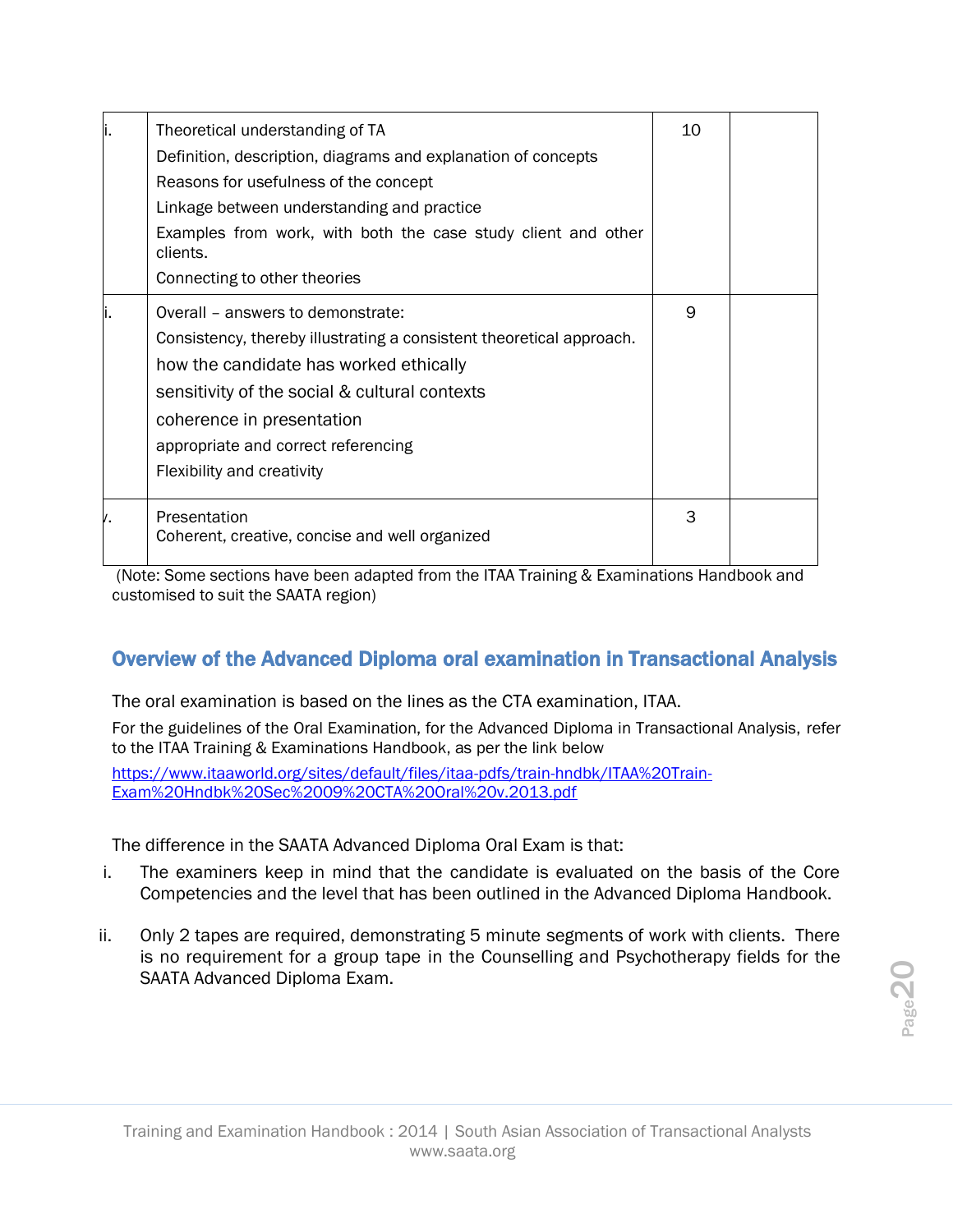Appendix I

#### Advanced Diploma in Transactional Analysis Application Form (Written Examination)

Date:

To,

Training and Examination Committee South Asian Association of Transactional Analysts C/o Asha Counselling and Training Services 91, Krishna Colony, Trichy Road, Singanallur, Coimbatore 641005 INDIA

#### Subject: Advanced Diploma in Transactional Analysis Written Examination

I have completed all the requirements for the examination towards the Advanced Diploma Written Examination in Transactional Analysis. Please record my readiness to have my examination graded.

I will send a copy of the examination and the examiner's fee of Rs. \_\_\_\_\_\_\_\_\_\_ to the SAATA office.

Enclosed please find

- A cheque/draft for Rs.\_\_\_\_\_\_\_\_\_\_\_\_\_\_\_\_ payable at Coimbatore to SAATA
- Endorsement by the primary supervisor
- Log of all training, supervision and other relevant hours
- Proof of current and continuous SAATA membership for at least 36 months

Language of examination:

Candidate's Name \_\_\_\_\_\_\_\_\_\_\_\_\_\_\_\_\_\_\_\_\_\_\_\_\_Candidate's Signature \_\_\_\_\_\_\_\_\_\_\_\_\_\_\_\_

Address

Email id \_\_\_\_\_\_\_\_\_\_\_\_\_\_\_\_\_\_\_\_\_\_\_\_\_Telephone No \_\_\_\_\_\_\_\_\_\_\_\_\_\_\_\_\_\_\_\_\_\_\_\_\_\_\_\_\_\_\_\_\_\_\_

#### **FOR THE USE OF SAATA OFFICE ONLY**

|  |                                                                                             | Name of the examiner ___________________Mobile No. ______________________________                              |                   |
|--|---------------------------------------------------------------------------------------------|----------------------------------------------------------------------------------------------------------------|-------------------|
|  |                                                                                             | Date of payment of examiner's fees ______________________Date of receipt of exam______________________________ |                   |
|  |                                                                                             |                                                                                                                |                   |
|  | Date of Resubmission of exam (If any) _______________ Date of Revaluation _________________ |                                                                                                                |                   |
|  |                                                                                             | 2 <sup>nd</sup> Examiner's name ___________________ Mobile no. __________________ Email id___________________  |                   |
|  |                                                                                             | Date of dispatch of exam_______________________Date of receipt of results, mark sheet________________________  | Page <sup>2</sup> |
|  |                                                                                             |                                                                                                                |                   |
|  |                                                                                             |                                                                                                                |                   |
|  | www.saata.org                                                                               | Training and Examination Handbook: 2014   South Asian Association of Transactional Analysts                    |                   |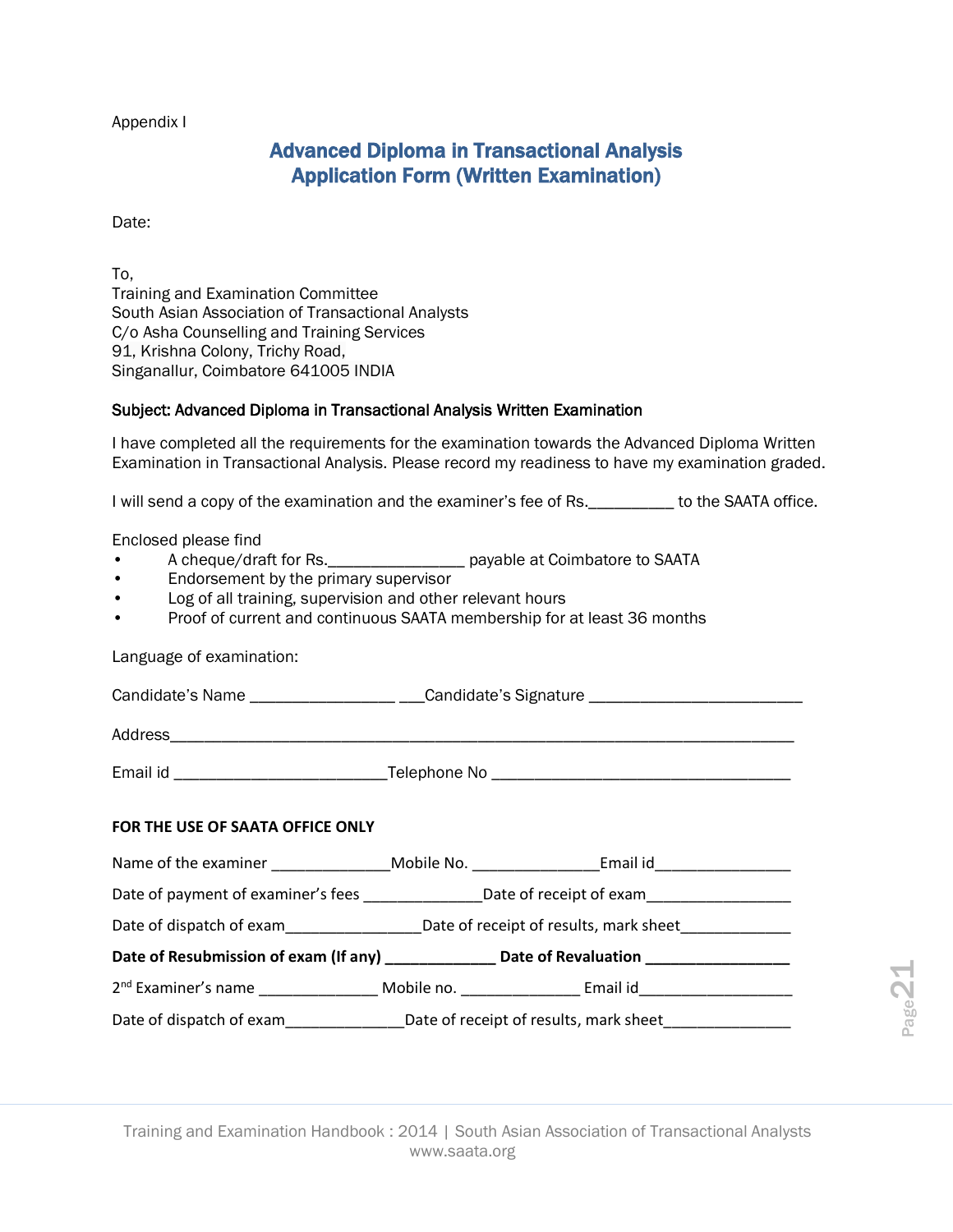### Appendix II

#### Advanced Diploma in Transactional Analysis Supervisor's Endorsement Letter (Written Examination)

Date:

To, Training and Examination Committee South Asian Association of Transactional Analysts c/o Asha Counselling & Training Services 91, Krishna Colony, Trichy Road, Singanallur, Coimbatore 641005 INDIA

#### Subject: Advanced Diploma in Transactional Analysis Written Examination – Endorsement

Candidate's Name: <u>canadidate</u> of the set of the set of the set of the set of the set of the set of the set of the set of the set of the set of the set of the set of the set of the set of the set of the set of the set of t

Primary Supervisor's Name:\_\_\_\_\_\_\_\_\_\_\_\_\_\_\_\_\_\_\_\_\_\_\_\_\_\_\_\_\_\_\_\_\_\_\_\_\_\_\_\_\_\_

| As the candidate's primary supervisor, I certify that I provided training & supervision to the candidate |           |  |  |  |
|----------------------------------------------------------------------------------------------------------|-----------|--|--|--|
| from                                                                                                     | (Date) to |  |  |  |

The candidate has completed

i. \_\_\_\_\_\_\_\_\_\_\_\_hours of advanced TA training (300 minimum)

ii. **Example 20 minimum** bours of TA supervision (100 minimum; at least 30 with primary supervisor)

iii. \_\_\_\_\_\_\_\_\_\_\_ hours of Client Contact and Application (350, in chosen field of specialisation)

iv. Additional hours of TA & non TA (250 as agreed with with primary supervisor)

Total hours (minimum 1000)

As a result of my personal observation and evaluation, I believe the candidate has completed all the requirements for having his/her examination graded, including sufficient application of TA in his / her practice with client contexts

I have read the examination and find it to be in the appropriate format and of required standard.

Supervisor's Signature \_\_\_\_\_\_\_\_\_\_\_\_\_\_\_\_\_\_\_\_\_\_\_\_\_\_\_\_\_\_\_\_\_\_\_\_\_\_\_\_\_\_\_\_\_\_\_\_\_\_\_\_\_

Supervisor's Name\_\_\_\_\_\_\_\_\_\_\_\_\_\_\_\_\_\_\_\_\_\_\_\_\_\_\_\_\_\_\_\_\_\_\_\_\_\_\_\_\_\_\_\_\_\_\_\_\_\_\_\_\_\_\_\_

Email id

Telephone No.\_\_\_\_\_\_\_\_\_\_\_\_\_\_\_\_\_\_\_\_\_\_\_\_\_\_\_\_\_\_\_\_\_\_\_\_\_\_\_\_\_\_\_\_\_\_\_\_\_\_\_\_\_\_\_\_\_\_\_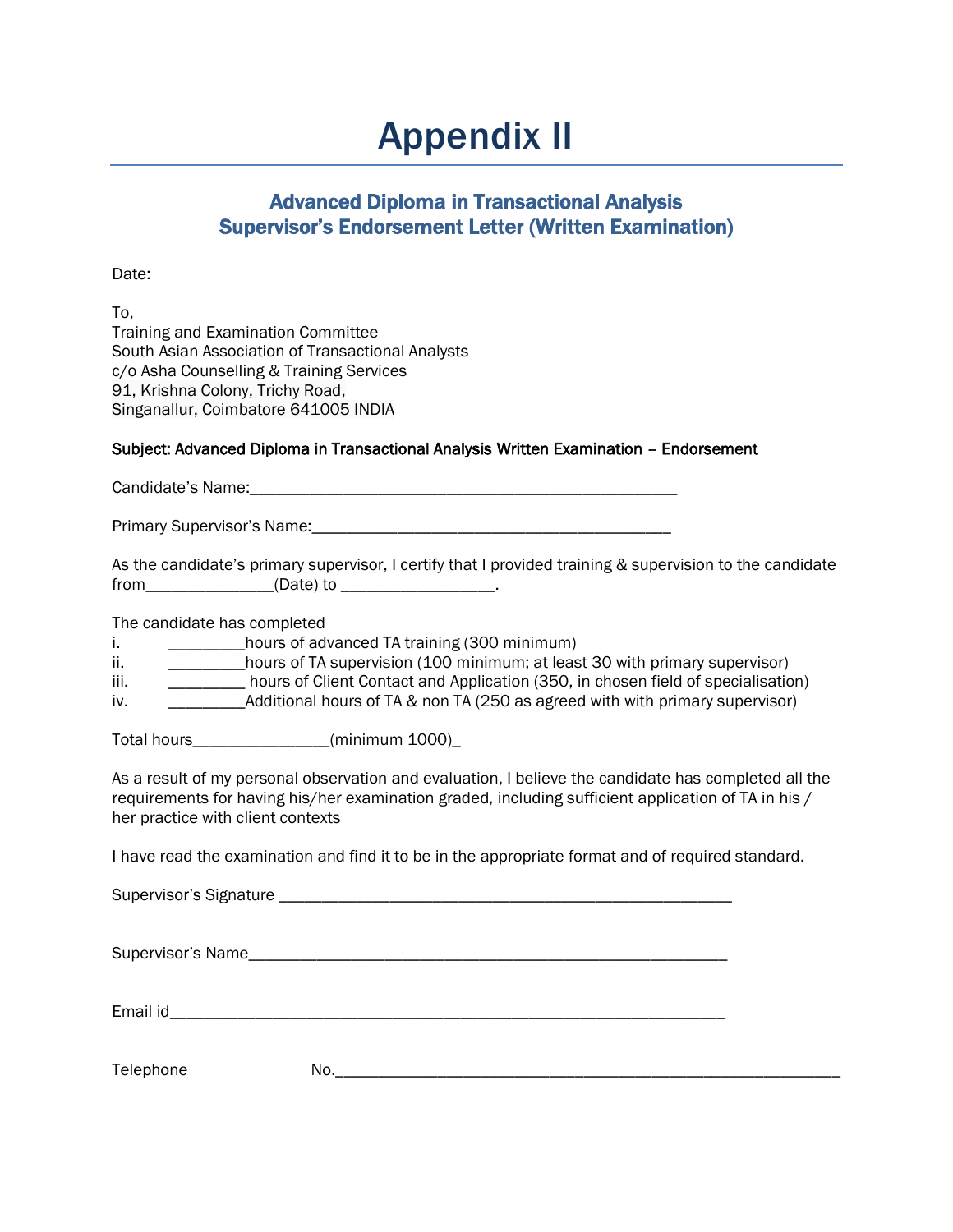## Appendix III

#### Advanced Diploma Written Examination in Transactional Analysis

#### Consolidated Marks Statement

| <b>Section</b> | <b>Detail</b>                         | <b>Maximum</b><br>marks | <b>Marks awarded</b> |
|----------------|---------------------------------------|-------------------------|----------------------|
| A              | <b>Professional Self Portrayal</b>    | 30                      |                      |
| в              | <b>Personal Learning &amp; Growth</b> | 15                      |                      |
| C              | <b>Client Case Study</b>              | 70                      |                      |
| D              | <b>Theory &amp; Application</b>       | 35                      |                      |
|                | Total of Section A, B, C & D          | 150                     |                      |
|                | <b>Converted to Percentage</b>        | %                       |                      |

Examination Result (Tick one):

Pass □ Defer □

Examiner's Comments

Date: \_\_\_\_\_\_\_\_\_\_\_\_\_\_\_\_\_ Signature of Examiner\_\_\_\_\_\_\_\_\_\_\_\_\_\_\_\_\_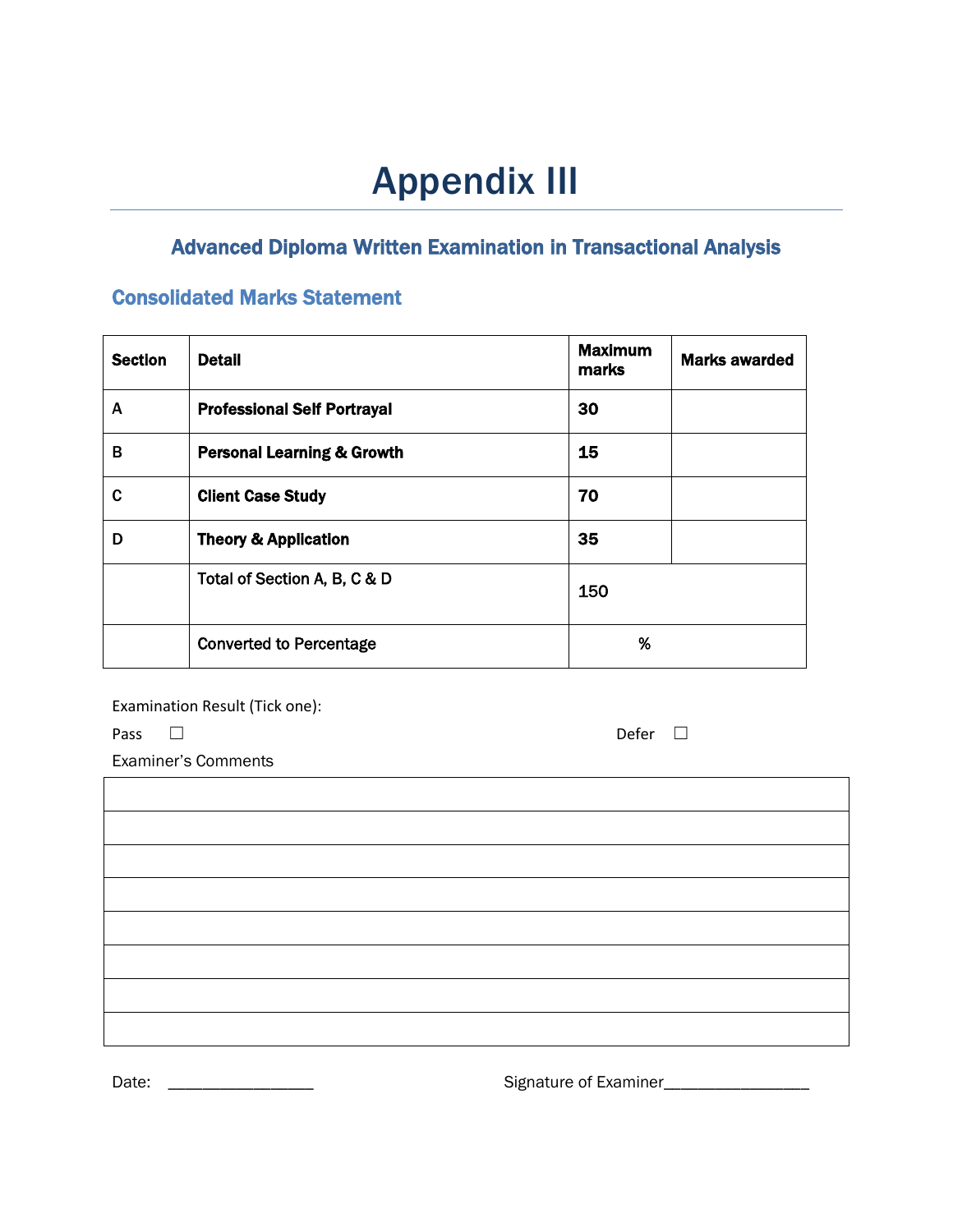### Appendix IV

#### Advanced Diploma in Transactional Analysis Application Form (Oral Examination)

Date:

To, Training and Examination Committee South Asian Association of Transactional Analysts C/o Asha Counselling and Training Services 91, Krishna Colony, Trichy Road, Singanallur, Coimbatore 641005 INDIA

#### Subject: Advanced Diploma in Transactional Analysis Oral Examination

I have completed all the requirements for the examination towards the Oral Examination of the Advanced Diploma in Transactional Analysis. Please record my readiness to have my examination graded.

I will send the examination fee of Rs.\_\_\_\_\_\_\_\_\_\_ to the SAATA office.

Enclosed please find

- A cheque/draft for Rs.\_\_\_\_\_\_\_\_\_\_\_\_\_\_\_\_ payable at Coimbatore to SAATA
- Endorsement by the primary supervisor
- Log of all training, supervision and other relevant hours
- Proof of current and continuous SAATA membership for at least 36 months

Language of examination:

Candidate's Name \_\_\_\_\_\_\_\_\_\_\_\_\_\_\_\_\_\_\_\_\_\_\_\_\_\_\_Candidate's Signature \_\_\_\_\_\_\_\_\_\_\_\_\_\_\_

Address\_\_\_\_\_\_\_\_\_\_\_\_\_\_\_\_\_\_\_\_\_\_\_\_\_\_\_\_\_\_\_\_\_\_\_\_\_\_\_\_\_\_\_\_\_\_\_\_\_\_\_\_\_\_\_\_\_\_\_\_\_\_\_\_\_\_\_\_\_\_\_\_\_

Email id \_\_\_\_\_\_\_\_\_\_\_\_\_\_\_\_\_\_\_\_\_\_\_\_\_Telephone No \_\_\_\_\_\_\_\_\_\_\_\_\_\_\_\_\_\_\_\_\_\_\_\_\_\_\_\_\_\_\_\_\_\_\_

#### **FOR THE USE OF SAATA OFFICE ONLY**

Date of Advanced Diploma Oral Examination: \_\_\_\_\_\_\_\_\_\_\_\_\_\_(Candidate & Panel informed via mail)

Name of the exam panel: \_\_\_\_\_\_\_\_\_\_\_\_\_, \_\_\_\_\_\_\_\_\_\_\_\_\_\_\_, \_\_\_\_\_\_\_\_\_\_\_\_\_\_, \_\_\_\_\_\_\_\_\_\_\_\_\_\_

Date of receipt of mark sheet, results, \_\_\_\_\_\_\_\_\_\_\_\_\_\_

Date of award of Advanced Diploma Certificate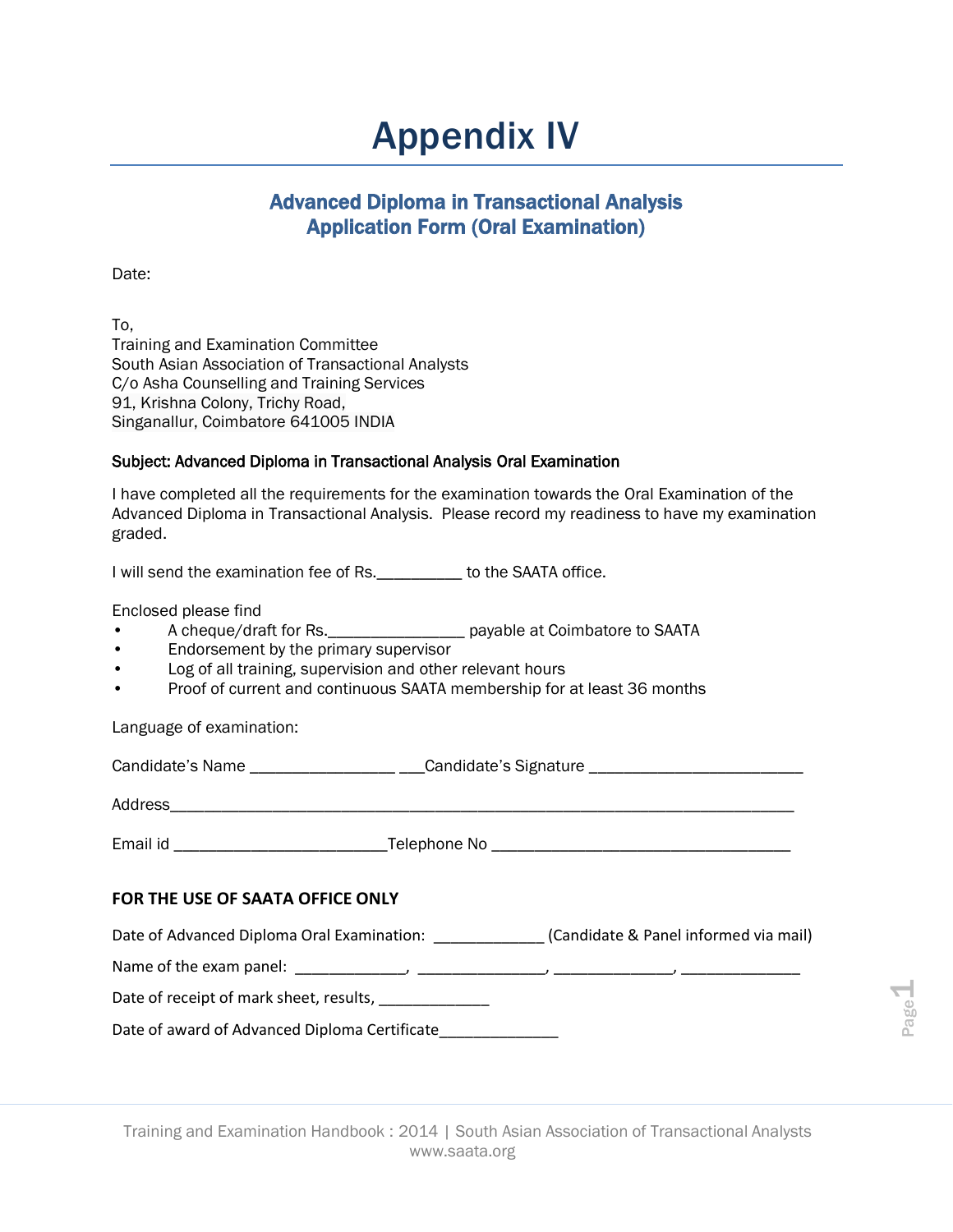### Appendix V

#### Advanced Diploma in Transactional Analysis Supervisor's Endorsement Letter (Oral Examination)

Date:

To, Training and Examination Committee South Asian Association of Transactional Analysts c/o Asha Counselling & Training Services 91, Krishna Colony, Trichy Road, Singanallur, Coimbatore 641005 INDIA

#### Subject: Advanced Diploma in Transactional Analysis Oral Examination – Endorsement

Candidate's Name:\_\_\_\_\_\_\_\_\_\_\_\_\_\_\_\_\_\_\_\_\_\_\_\_\_\_\_\_\_\_\_\_\_\_\_\_\_\_\_\_\_\_\_\_\_\_\_\_\_\_

Primary Supervisor's Name:\_\_\_\_\_\_\_\_\_\_\_\_\_\_\_\_\_\_\_\_\_\_\_\_\_\_\_\_\_\_\_\_\_\_\_\_\_\_\_\_\_\_

| As the candidate's primary supervisor, I certify that I provided training & supervision to the candidate |           |  |  |  |
|----------------------------------------------------------------------------------------------------------|-----------|--|--|--|
| from                                                                                                     | (Date) to |  |  |  |

The candidate has completed

i. \_\_\_\_\_\_\_\_\_\_\_hours of advanced TA training (300 minimum)

ii. \_\_\_\_\_\_\_\_\_\_\_\_hours of TA supervision (100 minimum; at least 30 with primary supervisor)

iii. \_\_\_\_\_\_\_\_\_ hours of Client Contact and Application (350, in chosen field of specialisation)

iv. \_\_\_\_\_\_\_\_\_Additional hours of TA & non TA (250 as agreed with with primary supervisor)

Total hours\_\_\_\_\_\_\_\_\_\_\_\_\_\_\_\_(minimum 1000)\_

As a result of my personal observation and evaluation, I believe the candidate has completed all the requirements for appearing for his/her oral examination, including sufficient application of TA in his / her practice with client contexts

I have supervised the candidate and find him/her to be ready and of required standard.

Supervisor's Signature **Example 2018** 

Supervisor's Name\_\_\_\_\_\_\_\_\_\_\_\_\_\_\_\_\_\_\_\_\_\_\_\_\_\_\_\_\_\_\_\_\_\_\_\_\_\_\_\_\_\_\_\_\_\_\_\_\_\_\_\_\_\_\_\_

Email id\_\_\_\_\_\_\_\_\_\_\_\_\_\_\_\_\_\_\_\_\_\_\_\_\_\_\_\_\_\_\_\_\_\_\_\_\_\_\_\_\_\_\_\_\_\_\_\_\_\_\_\_\_\_\_\_\_\_\_\_\_\_\_\_\_

Telephone No.